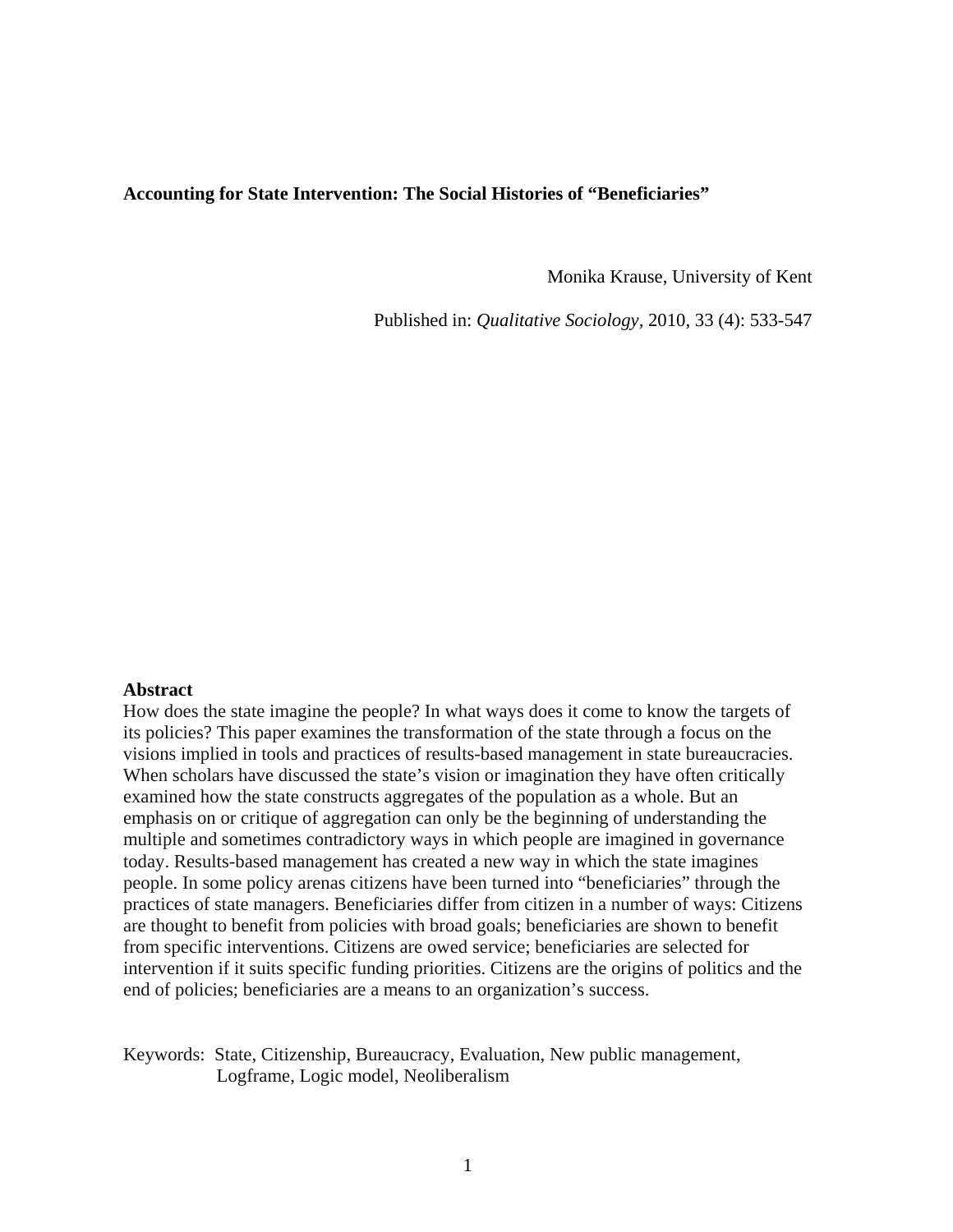# **Introduction**

How does the state imagine the people? In what ways does it come to know the citizenry, or the targets of its policies? What kind of information does it gather, and what kind of information does it not gather? How does the state think about itself, its relationship to the citizen, and its successes or failures? How is the vision of the state changing? When scholars have discussed the state's vision or imagination they have often critically examined how the state constructs aggregates of the population as a whole, or, how it collects information about the individual citizen. But an emphasis on or critique of aggregation or individualization can only be the beginning of understanding the multiple, changing, and sometimes contradictory ways in which people are imagined in governance today.

This paper analyses the vision and the knowledge implied in and produced by the practices and tools of results-based management in state bureaucracies. I examine the origins and implications of these tools for three cases. Firstly, the use of Planning, Programming and Budgeting (PPB) during the Kennedy and Johnson administration in the United States. Secondly, the use of the logframe, a prominent tool in development work and humanitarian relief. Thirdly, the logic model, a tool used in public sector and non-profit programming. These three versions of results-based management share important features: They are introduced to further accountability and efficiency. Reforms treat states as though they were business organizations, and rely on the expertise of business managers. They see the state as a means to an end. They focus activity towards clearly defined and discrete goals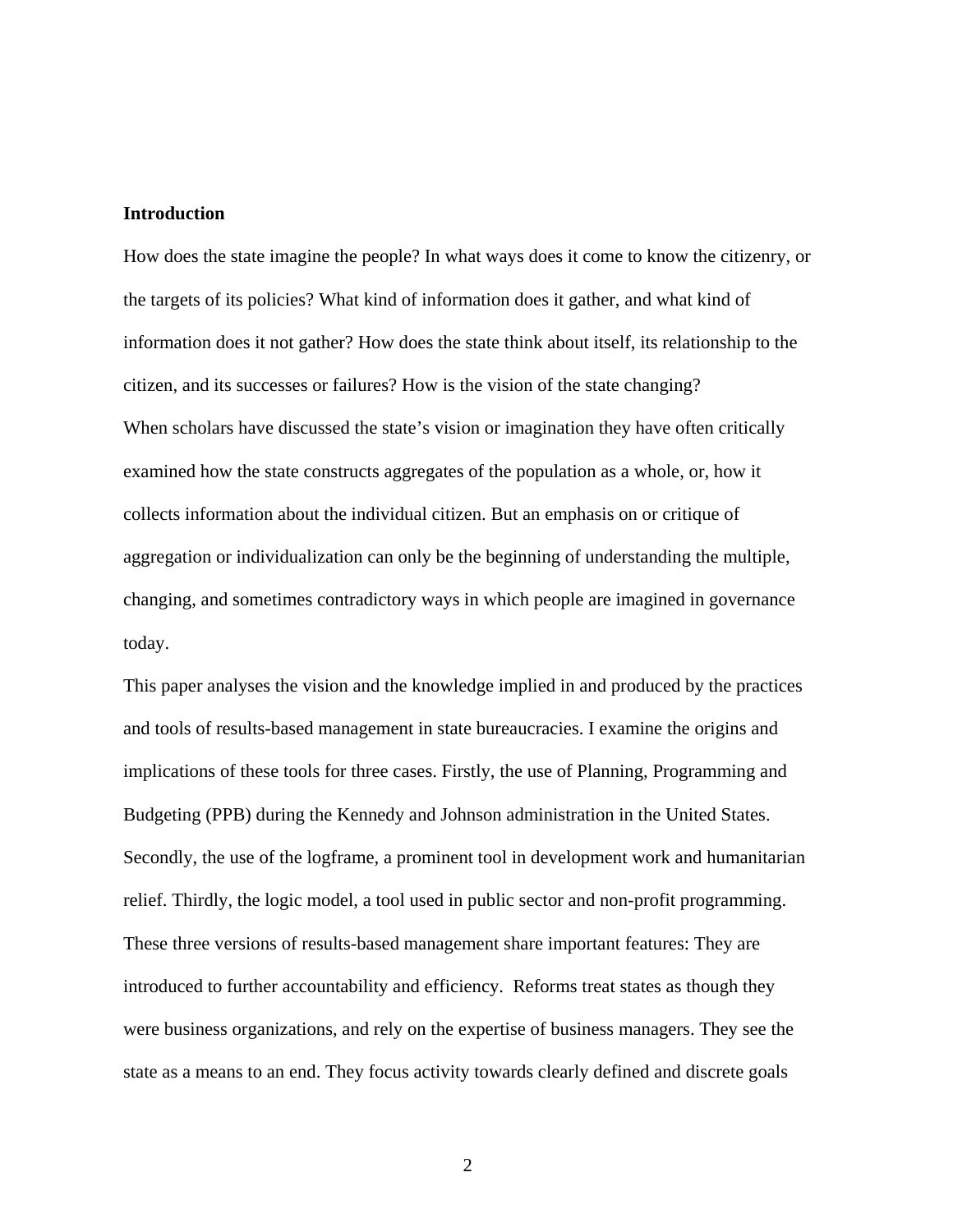and encourage planning by results, rather than input. Results-based management focuses on measurable outcomes on the level of the single organization. It enables comparison among units and thus also frees managers from commitment to any particular part of the organization: the data collection it requires provides justification for cutting spending and reducing programming.

These reforms also differ in interesting ways: PPB is a case that shows the early origins of these reforms and the progressive motivations behind it. The logframe shows the implications of results-based management when applied by organizations in the absence of a commitment to specific populations. The logic model allows us to explore the contemporary relevance in domestic policy.

Results-based management, I want to show, has created a new way in which the state imagines "the people", the human targets of its policies. Tools like the logframe or the logic model imagine people as part of the result of a policy intervention, as "beneficiaries". The rhetoric of citizenship and the population persists, but in some policy arenas citizens have become primarily beneficiaries in the practices of state managers. The figure of the beneficiary contrasts with the figure of the citizen in a number of ways. Citizens are thought to benefit from policies with broad goals; beneficiaries are shown to benefit from specific interventions. Citizens are owed service; beneficiaries are selected for intervention if it suits specific funding priorities. Citizens are the origin of politics and the end of policies; beneficiaries are a means to an organization's success and are transformed to be shown as results.

The rise of results-based management provides insights into the process of neo-liberal transformation more generally. Results-based management did not originate in the new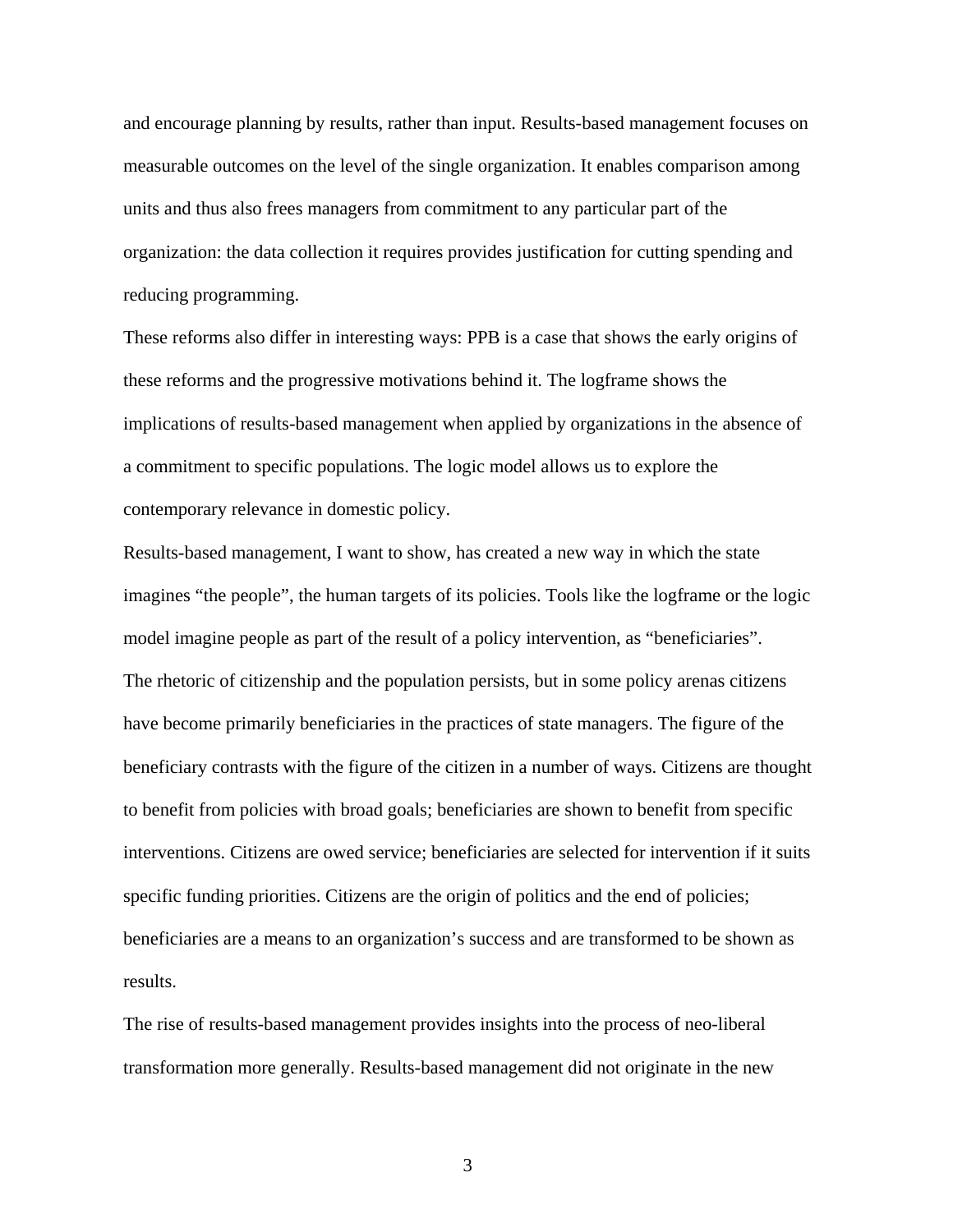right ideologies of the 1980s, but has a much longer history. It was partly driven by progressives with high hopes and noble intentions to make government more rational and effective. It was not imposed on the state by market actors, but was partly fuelled by practical concerns arising within state bureaucracies. As a case of reform, in which institutional form has come to matter relatively independently of the substantive vision of the people who helped create it and in which institutional form has come to matter relatively independently of the content of policy, it points at dilemmas that might be applicable to rationalizing reform and improvement in modernity more broadly.

# **The Transformations of the State**

Scholars have raised the question how the state is changing in the current era (Sassen 1998, Shaw 2000, Campbell and Pedersen 2001, Peck and Tickell 2002, Brenner and Theodore 2002, Brenner 2004, Sassen 2006). This marks a departure from on the one hand, abstract discussions of what the state is and, on the other hand, a debate on whether or not the state had lost control, influence, or authority through the changes associated with neoliberalism and globalization.

The object of inquiry in this intellectual project is cast widely, and it includes in an analysis of the state a recognition of the political role of policy networks, experts, non-governmental organizations and quasi-governmental organizations. This is due to a theoretical shift and due to a historical diagnosis: Theoretically, scholars drawing on Marx, Foucault, and feminists have made the point that we need a broader category of "the state", or "the political" or "governance" to be able to analyze the way the state itself draws the line between state and non-state (Jessop 1990, 2007 Mitchell 1991, Vogel 1998). This is all the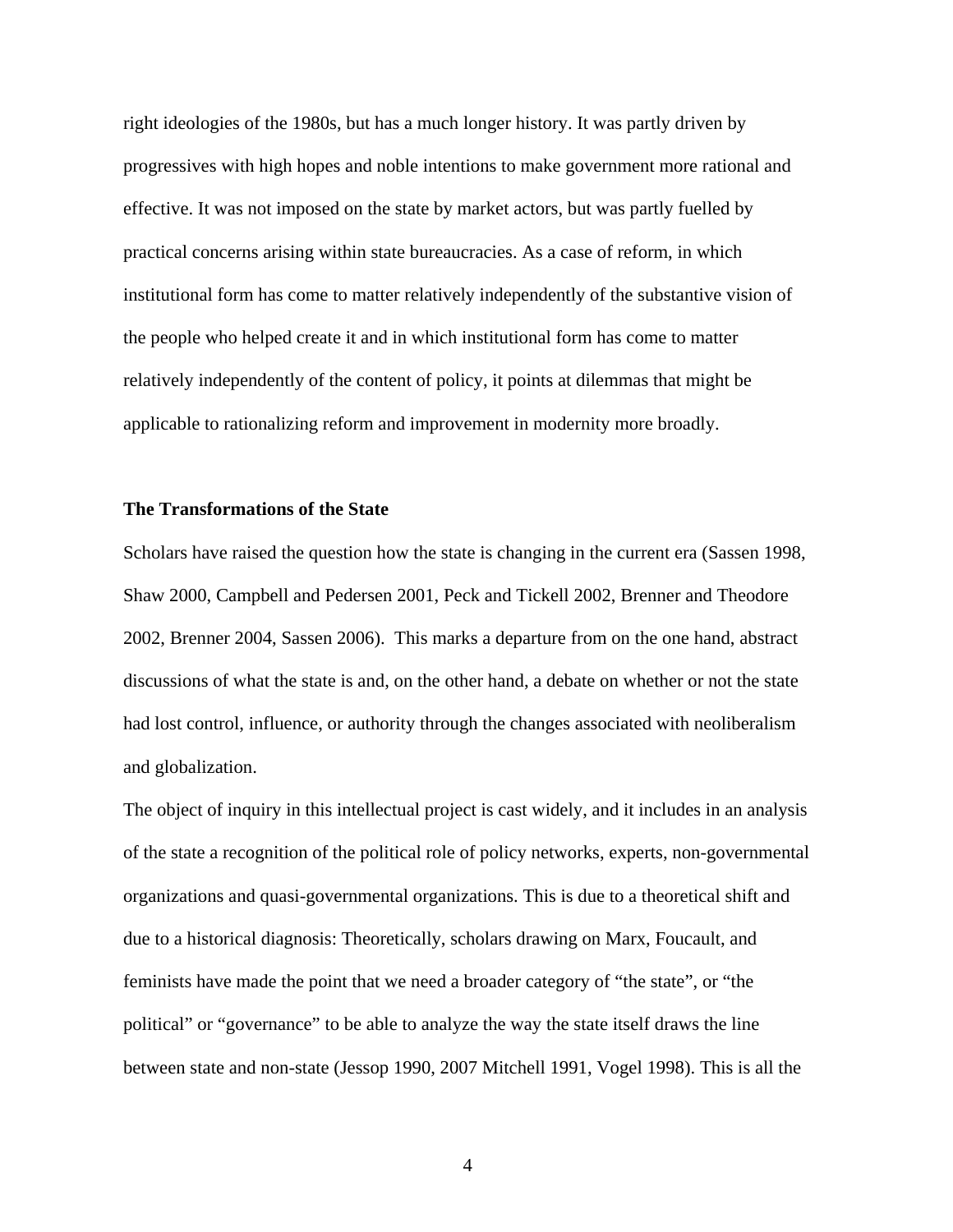more important as, empirically, scholars of administration have diagnosed a shift from government to governance, from bureaucracies to networks (Rhodes 1994, 1996, 2007). NGOs are thus considered a part of the state (Brand et al. 2001).

## **The People as Seen by the State**

While the pioneering efforts to bring the state back into social scientific analysis framed the state in opposition to culture (Skocpol 1979, Evans, Rueschemeyer and Skocpol 1985), recently scholars have encouraged us to think about the state itself as a cultural phenomenon (Steinmetz 1999). In this, the sociology of the state, is meeting a renewed interest among political scientists and scholars of public administration for culture (Hood 1998, Bevir and Rhodes 2001, 2003, 2007) and an interest among anthropologists for the state and for policy (Shore and Wright 1997, Nugent and Vincent 2004). This work has alerted us to new dimensions of the object 'state', and thereby new possible dimensions of variation and change. It is not just institutions, or policies that can vary but also ways of interpreting, knowing and imagining.

With regard to the question how states see the population, scholars have emphasized two aspects: firstly, the construction of aggregates of the population; secondly the construction of individual citizens. We have classic accounts of how the modern state created the 'population' as an aggregate object of concern in the context of public health and biopolitics, with the use of statistics (Foucault 1978, 2008; Hacking 1990). Timothy Mitchell has examined how "the economy was created" by Keynesian economists moving into the state (Mitchell 1998). James Scott has examined various large-scale projects of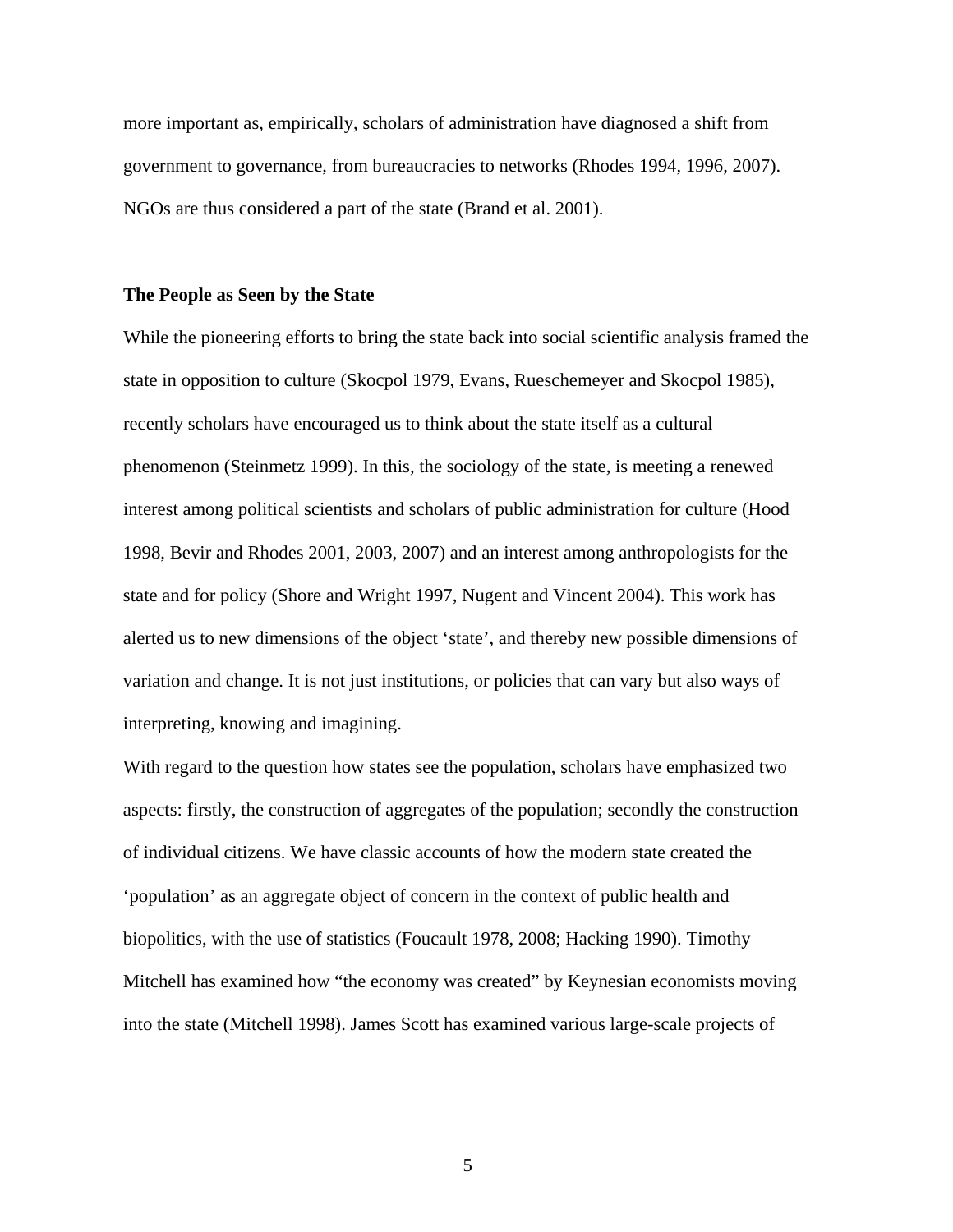"development" with regard to the abstractions it engenders (Scott 1998). Arjun Appadurai has examined the use of aggregates in the colonial state (Appadurai 1996, Kalpagam 2000). Scholars have also pointed out that the state's vision individualizes. Foucault has identified this tendency as a feature of the modern state's vision in general: Analyzing the metaphor of the shepherd and his flock, he writes "The shepherd directs the whole flock, but he can only really direct it insofar as not a single sheep escapes him. The shepherd counts the sheep; he counts them in the morning when he leads them to pasture, and he counts them in the evening to see that they are all there, and he looks after each of them individually (Foucault 2008: 128). This process of individualization might take on specific neoliberal forms, which is analyzed as "governmentality", or as "consumerism in the public sector". An emphasis on or critique of aggregation and individualization, can only be the beginning of understanding the multiple, changing, and sometimes contradictory ways in which numbers are used in governance today and in which the state encounters people. Aggregates of the (national) population not only coexist today with multiple ways of evoking of individuals or consumers (Gray 2007, Clarke 2006, Clarke, Smith and Vidler 2006), but also with different kinds of numbers. For example, aggregate measures now operate on a global level, as evidenced by the Millennium Development Goals (UNDP 2001). Resultsbased management creates quite a new set of numbers. Any unit of government is under pressure to not only set goals but to aim for measurable results. Policies focus not on aggregate information about populations but about data on specific groups of people being intervened upon. People become not just objects of bureaucratic apparatuses as individuals but are selected in groups, and become part of a result to be maximized.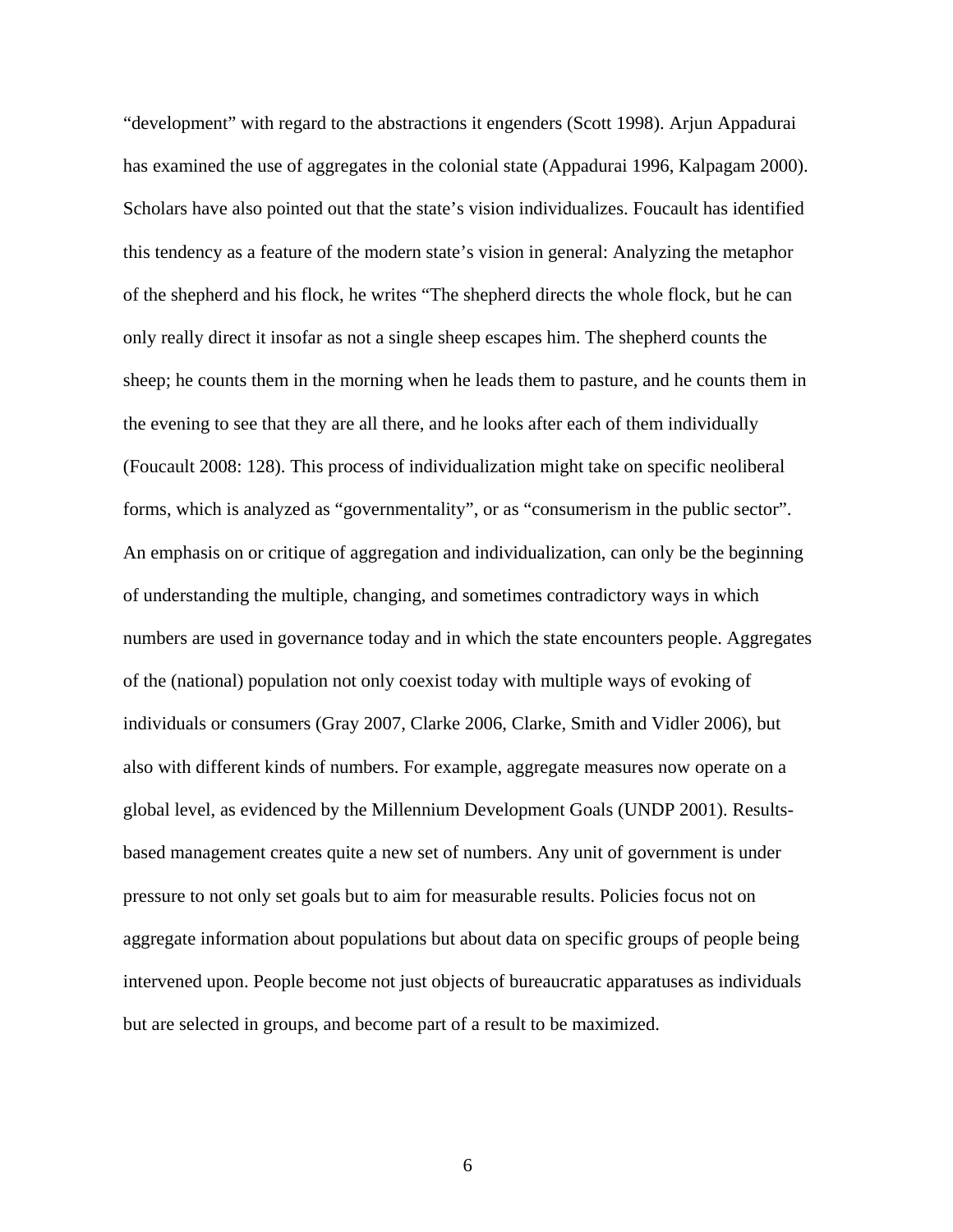# **Following the Tools**

Much discussion in political life focuses on the ideological content of a policy. Some work on the cultural sociology and the anthropology of the state has also been done focusing on the level of shared meanings, ideology, or discourse.

Following a long tradition in the sociology of culture, I focus on the practices of managers instead. This directs our attention from the politics of the content of policy to the politics of planning and delivery, trough which any sets of values will be filtered.

I focus here on the practices of state-planners in state and quasi-state organizations because these practices allow us to see something unique. Very important work has focused on the micro level of local delivery and implementation. But the level of delivery only deals with those who are actually intervened upon. Planning mediates between the rhetoric of politicians and the actual delivery. This level is a key level for deciding what the state does and what the state does not do, where it intervenes and where it does not intervene. Work in the social studies of science and technology (Latour 1987), and the anthropology of policy (Strathern 2000), as well as critical studies of accounting (Preston, Cooper Coombs 1992, Power 1997, Miller and Hopwood 1994, Miller 2001, Miller and O'Leary 2007, Chwastiak 2001), has drawn our attention to the implications of the tools and technologies used. Tools shape what people see and know and what they do. Following the tools and their uses allows us to see ways in which different empirical sites of different reach are linked in practice.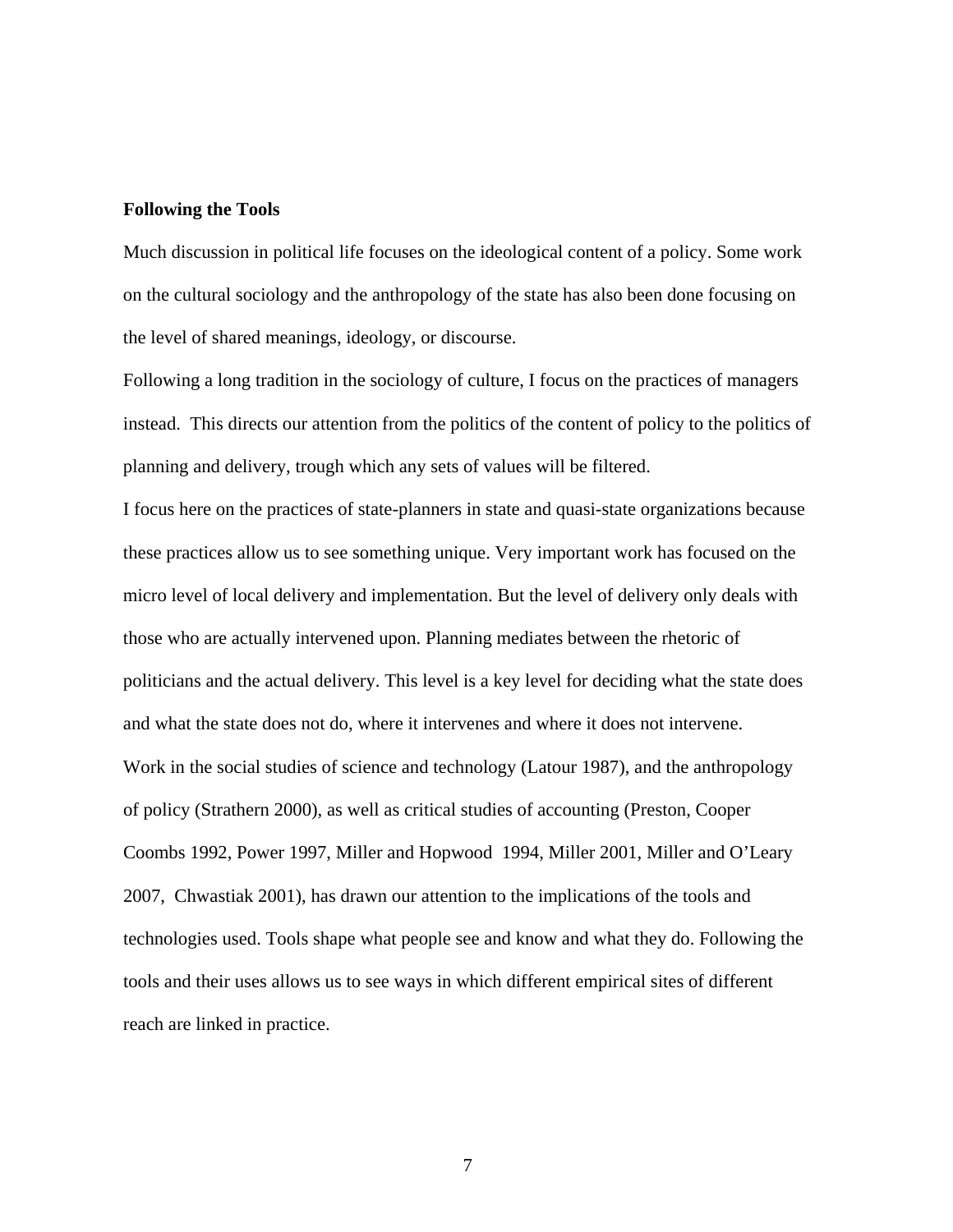Particularly relevant to this paper is work diagnosing the rise of new cultures of auditing, accountability, and performance measurement (Power 1997, Strathern 2000); organizations are increasingly asked to provide an account of themselves in terms of formalized procedures and rituals. I want to explore here in particular the implications not just of the pressure to be accountable in terms of performance and procedure but, more specifically, the pressure to be accountable in terms of results for specific people outside the organization.

# **The Long History of Results-Based Management and the Hope for Rational**

# **Government**

Much writing on "new public management" broadly speaking, both celebratory and critical, dates its rise to the early 1980s. Scholars attribute it to the power of "new right" ideologies in the Reagan and Thatcher era. They see it as an incursion of the market into the state and will sometimes emphasize the influence of private sector actors such as the lobbying efforts of management consultants (Boston et al. 1991).

For a fuller understanding of these reforms and their implications we can also situate them in a longer and in a more complicated history. While of course the early 1980s mark a significant point in this history, it goes back much longer. Christopher Hood points at the patterns in arguing about the good state that recur across historical contexts (1998). Utilitarianism as a political philosophy implies results-based management. In the 20th century in the US, results-based reforms date back at least until the Budget and Accounting Act of  $1921<sup>1</sup>$ 

 $\overline{a}$ 

 $<sup>1</sup>$  I thank a reviewer of this paper for this insight.</sup>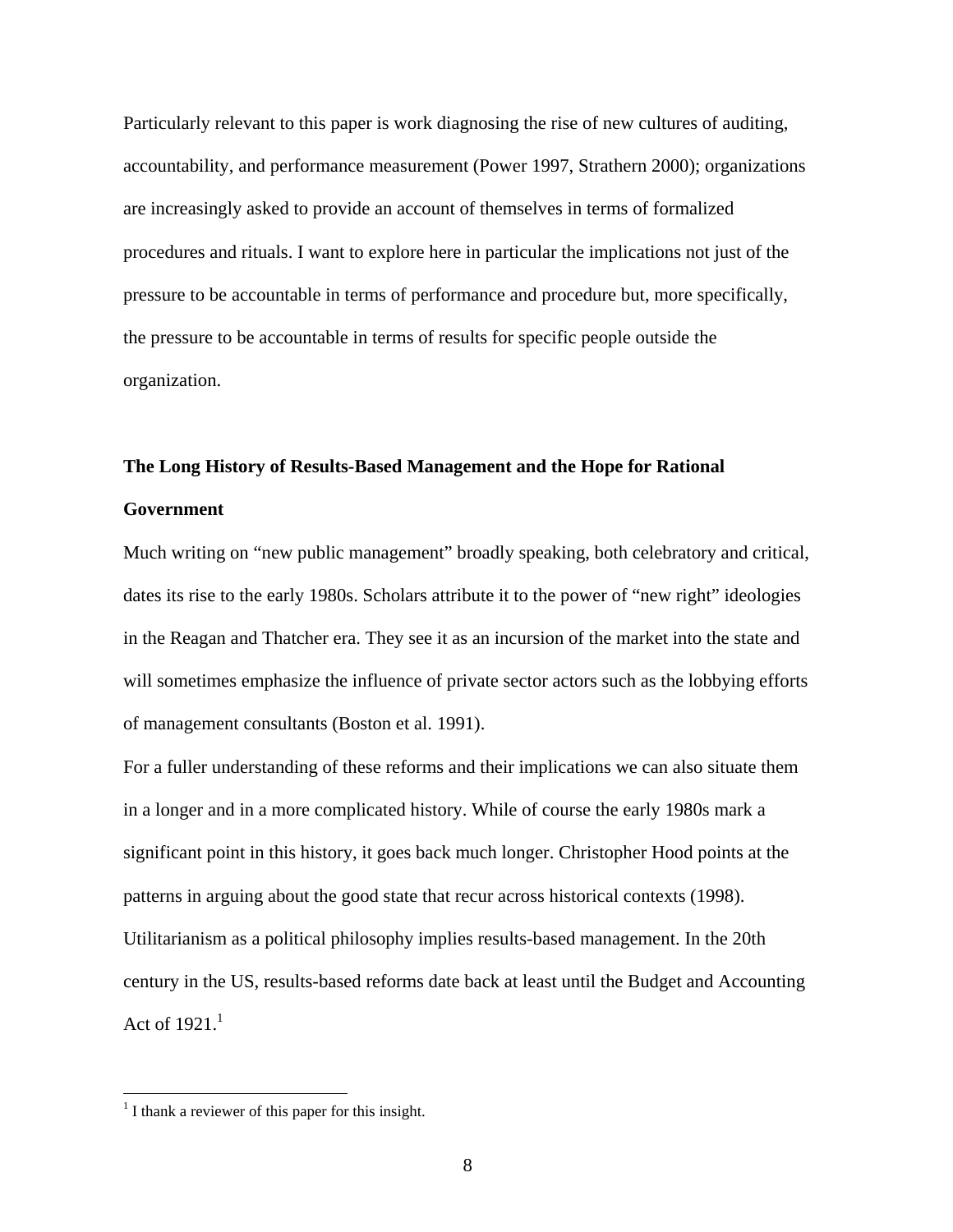While the right was generally supportive of these measures, huge impetus was added by progressives with high hopes and noble intentions to make government more rational and effective. It is progressive administrations in the UK and the US who made the first decisive steps towards results-based management. In the UK, Labor PM Harold Wilson initiated a review of the civil service when the left came to power in 1964 after 13 years (Saint-Martin 1998). In the US as well, administrative reform was pushed forward in the early 1960s by the left-of-center administration of John F. Kennedy (Gross 1965, 1969, Schick 1966, 1971, Chwastiak 2001).

In both cases progressive administrations were mistrustful of state bureaucracies, which they perceived as having served elites, and which they wanted to make accountable on behalf of a broader coalition of voters whom they claimed they represented. In both cases, these administrations had high hopes for what rational government could achieve in terms of social reform. In both cases, these governments had limited resources to pursue their visions.

While business provided important models to draw on, these management tools in their origins traveled across the boundary of state and market and back. The biography of a reformer like McNamara illustrates this point: McNamara was trained in economics, mathematics and business administration, served in the Air Force's Office of Statistical Control during the war and became the first non-family member to serve as president of the Ford Motor Company. McNamara was brought into the defense department as a business man and he brought with him experts in business management. But, perhaps more significantly, he was a modernizer in both worlds - business and the military - putting to work technical expertise independently of tradition, upbringing, or life experience. These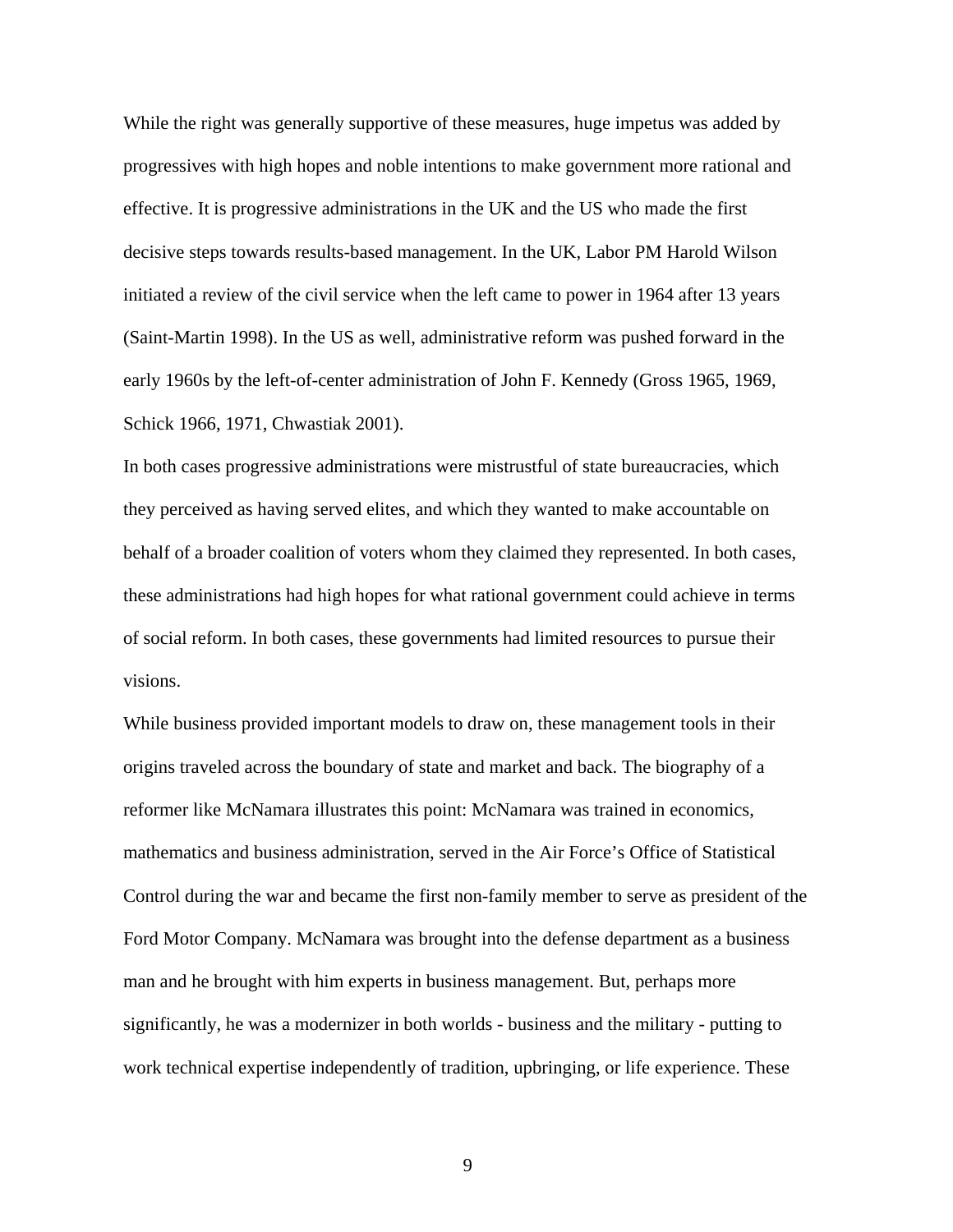reforms are not only imposed from the outside but are also fuelled by concerns arising for some professionals inside the state (see also Humphrey, Miller and Scapens 1993). Administrative reforms have come in spurts and have nowhere fully achieved their vision. But since the middle of the  $20<sup>th</sup>$  century, whenever reformers attempted to improve public bureaucracies - regardless of their specific ideological orientation or motivation - they drew on some version or other of results-based management.

The repertoire of results-based management has set the framework within which politicians responded to critics on the left and on the right. It has also been the framework within which ministers and civil servant defended expenses towards external audiences. Results-based management has taken varying forms. Since the performance budgeting promoted by the Hoover commission of 1949 (Nguyen 2007), and McNamara's PPB, Richard Nixon introduced management by objectives, inspired by business management ideas following Drucker (1954). Jimmy Carter championed zero-base budgeting. During the 80s and 90s, so-called new public management ideas gained influence in varied ways in a number of western countries (Hood 1996).

An important variable distinguishing variants of results-based management is the scale on which it is implemented. Results-based management makes no assumptions as to the scale on which activities are integrated into an organization. Should the whole government be seen as one business organization? Or every government agency? Or should it be implemented on the level of agency's units? Or on the level of an agency's projects? New public management distances itself from "old public management", dismissing earlier forms of reform as overly bureaucratic and aiming for too large a scale. There is some indication, however, that the determinant of the scale of implementation is not so much to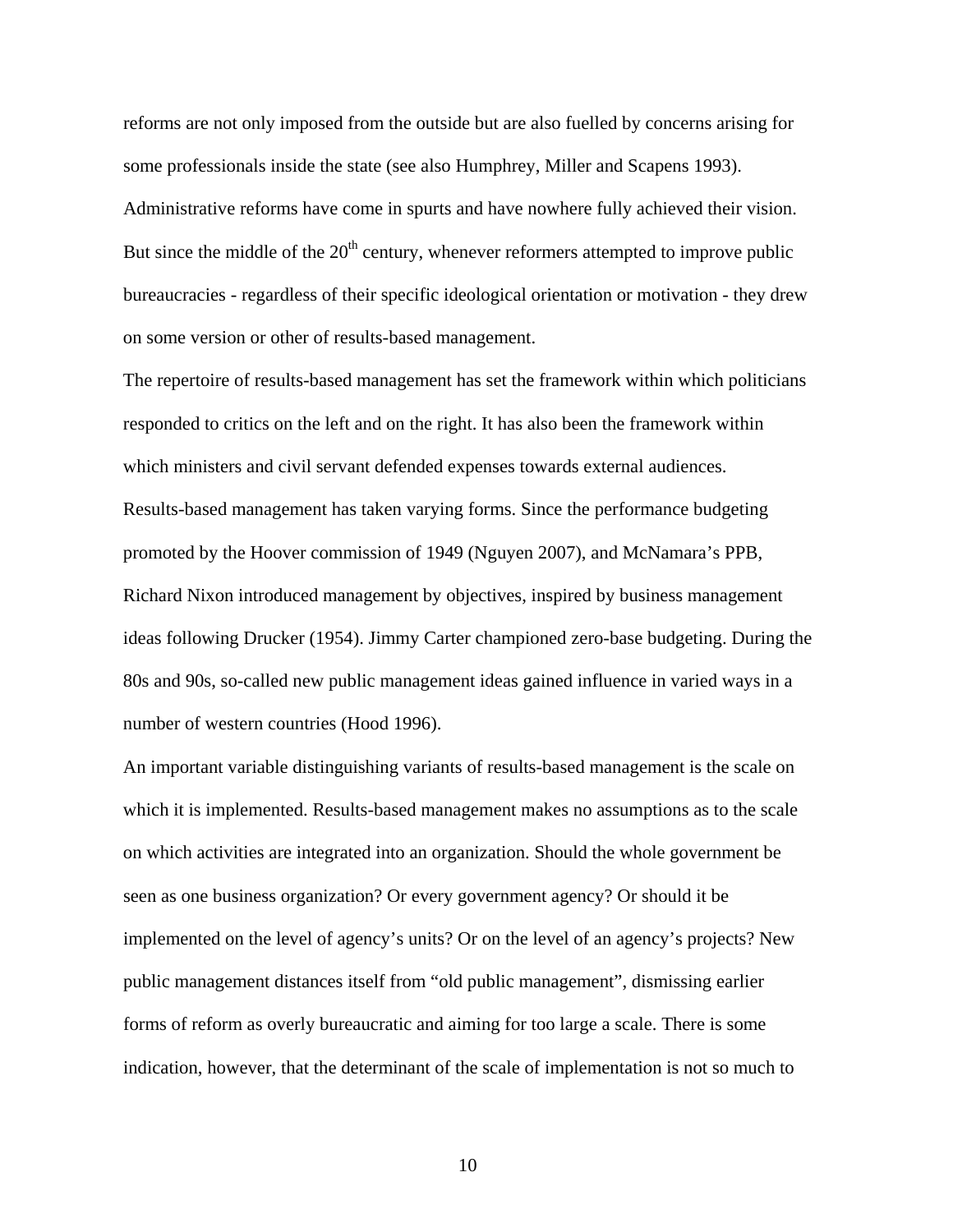be found on the level of ideology but is rather a question of inner-organizational powerrelationships. Reforms were more likely to be lasting when integrated in line with existing power relationships (Schick 1971, 1973). In organizations where centralized rationalization failed, lower-level managers may have found its rhetoric advantageous in dealing with those below them.

I examine the origins and implications of these tools for three cases. Firstly, the use of Planning, Programming and Budgeting during the Kennedy and Johnson administration in the United States; secondly, the use of the logframe, a prominent tool in development work and humanitarian relief; thirdly, the logic model, a tool used in public sector and non-profit programming.

PPB is a case that shows the origins and logic of these reforms for an early case. The logframe is widely used in development aid and humanitarian relief, an area where the term beneficiary is most widely used and where we can see some of its implications in the absence of a complimentary discourse of citizenship. The case of the logic model allows us to explore the contemporary relevance in domestic policy.

## **The case of PPB**

Planning, Programming and Budgeting (PPB) was introduced under the administrations of John F. Kennedy and Lyndon B. Johnson. PPB was a pioneering effort to focus bureaucracies on measurable results. It included many elements shared by later versions of results-based management and is instructive as a case both with regard to its motivations and its consequences.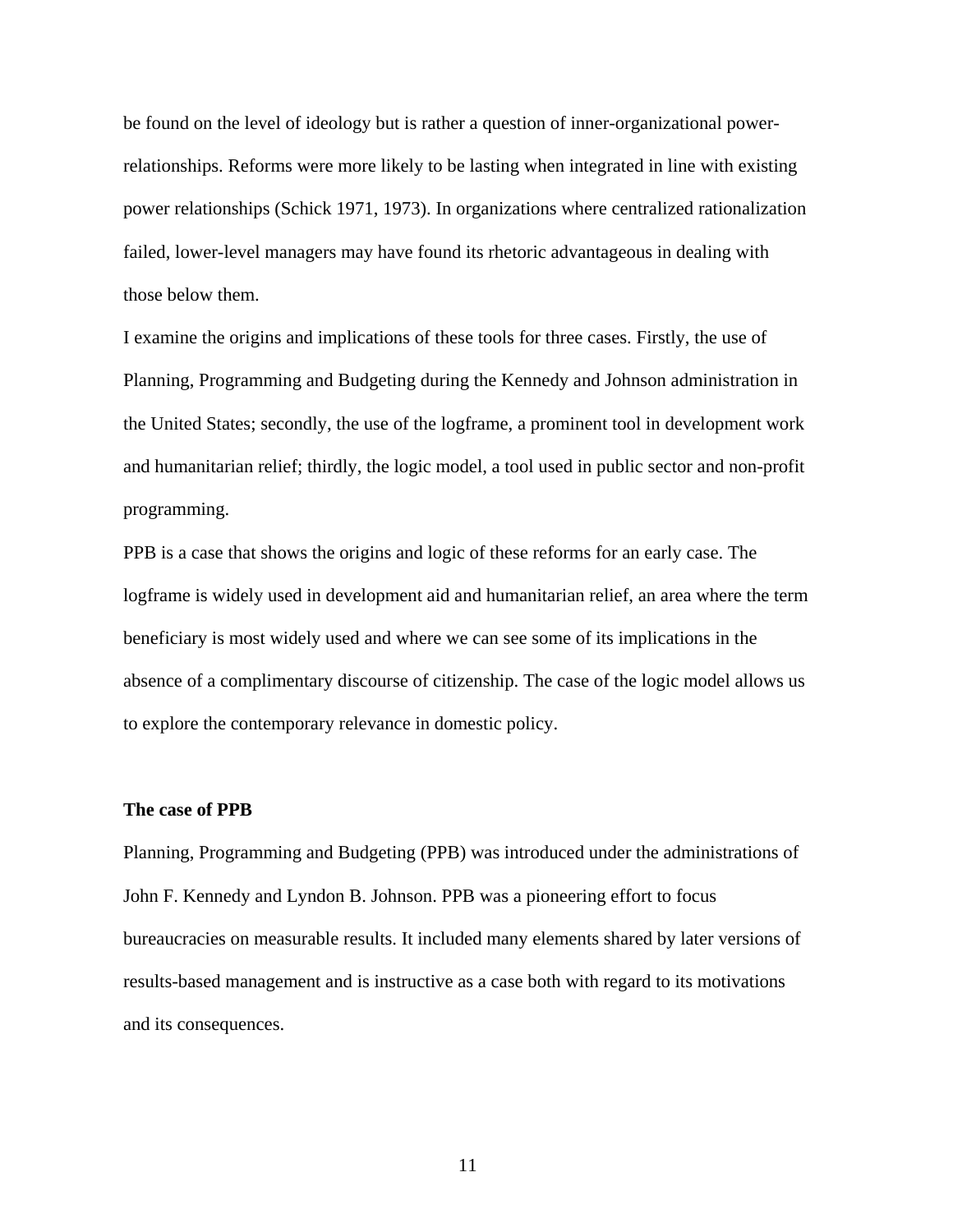The Kennedy and Johnson Administrations came at a time of vibrant critique of social inequalities and high hopes were placed in social reform. There was renewed interest in channeling resources towards addressing social problems, in the south, and in the cities. As a contemporary observed: "There was confidence in the ability of government to eradicate hard-core social and human problems and in its ability to specify and reach long-range objectives. A few years earlier President Kennedy had predicted a moon landing in this decade. Why not set concrete targets for a wide range of social endeavors?" (Schick 1969: 144).

There had been huge electoral gains for Democrats, but incoming progressives were mistrustful of the hierarchies they inherited from the previous government. Johnson assumed the presidency at a moment, when the right and the left were critical of government bureaucracies. The anti-authoritarian left questioned the state-apparatus as oppressive and unaccountable. Policy-makers began to anticipate the end of the post-war expansion of the economy, and the balance of payment deficit was beginning to impose constraints. Kennedy and Johnson aimed to reign in public spending (Major 2008). Planning, Programming and Budgeting (PPB) was first introduced in the defense department by Robert McNamara in 1961. McNamara revolutionized the way the defense department drew up its budget. In the 1940s and 1950 officials reported their budget line by line according to the type of expense such as personnel, stationary, operations, maintenance, or construction. This would be done separately for each military division be it army, navy, or air force. PPB linked budgeting with planning. Each budget was now done according to the goal and measurable outcome the resources were designated for. According to the department of defense PPB **"**emphasized objectives—PPBS focused less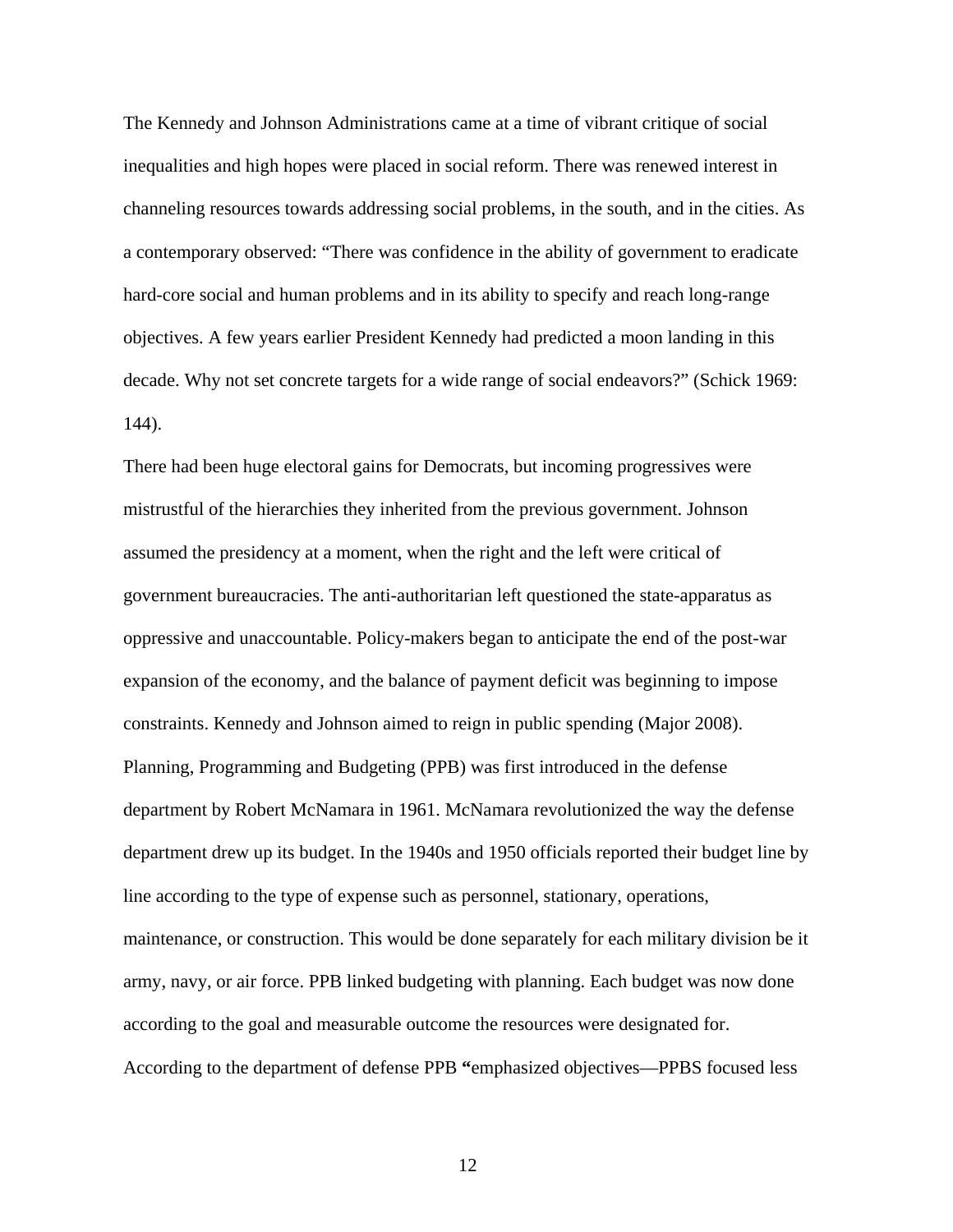on the existing base and annual incremental improvements to it, and more on the objectives and long-term alternative means for achieving them." In addition, "by means of programming, PPBS instilled a process that essentially defines a procedure for distributing available resources equitably among the many competing or possible programs."

(Department of Defense n.d.)

According to Alain Enthoven, McNamara's Assistant Secretary of Defense, "the key to the programming system is decision-making by program elements and major programs; this is, by the outputs of the department rather than by the inputs. A program element is an integrated activity combining men, equipment, and installations whose effectiveness can be related to our national security objectives. The list included b-52 wings, infantry battalions, and combatant ships, taken together with all the equipment, men, installations and supplies required to make them an effective military force. The program elements are assembled into major programs which contain interrelated elements, which closely complement each other or are close substitutes for each other and which must therefore be considered together in arriving at top-level decisions"(quoted in Chwastiak 2001: 507).

PPB was associated with the hope of making public administration more rational: Allen Schick contrasted the promises of systems politics represented by PPB with the old process politics: "In process politics the contestants tend to view the options from the perspectives of their established positions (existing legislation, last year's budget, the "base" etc). Theirs is a retrospective bias. Budgeting is treated as the process of financing existing commitments and of creating some new commitments (the increments). System politics tends to have a prospective bias; budgeting is regarded as the allocation of money to attain some future value (the outcome, or objective. This year's budget, in system terms, is an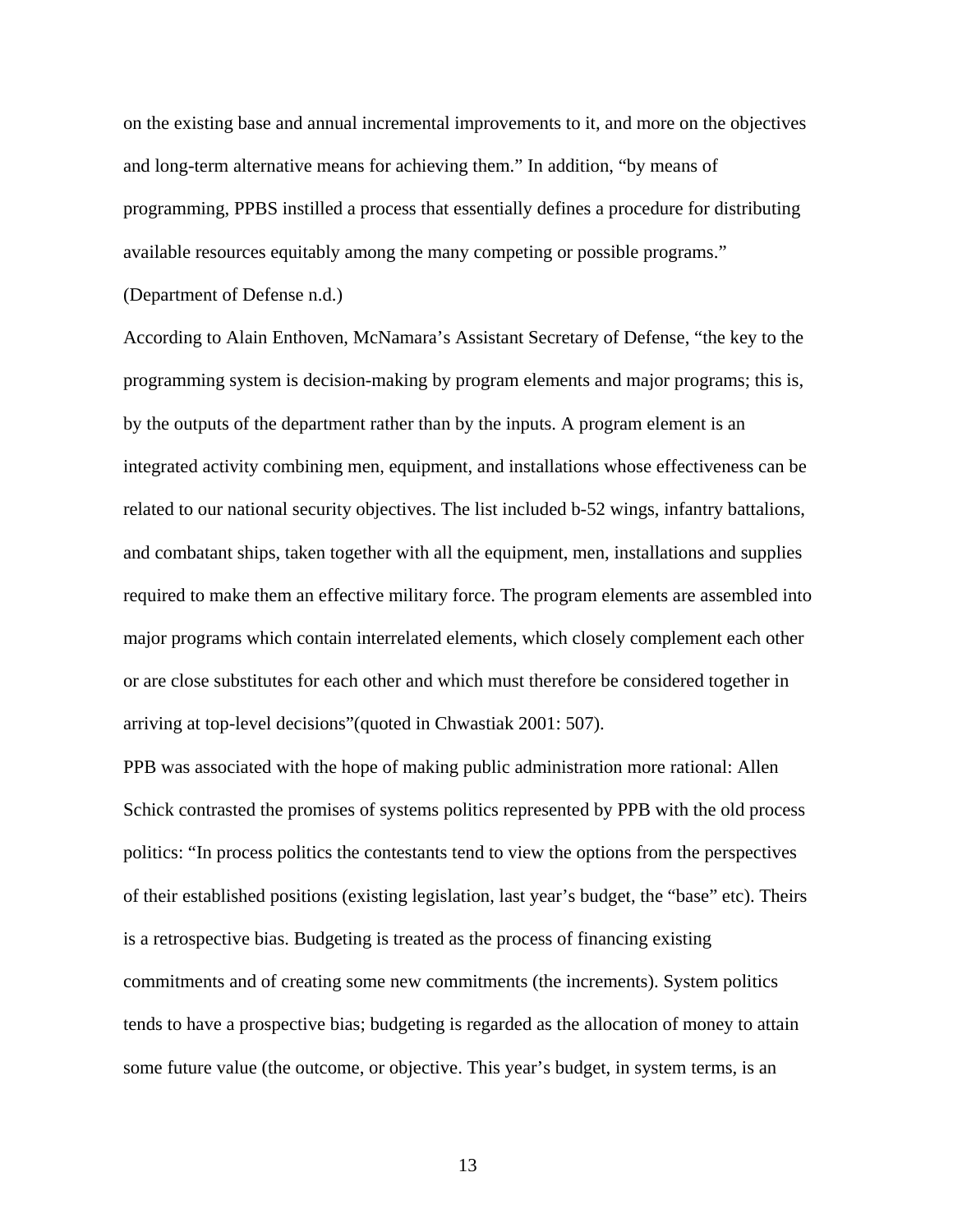installment in buying that future." (Schick 1969: 138). For Schick, a political scientist, PPB would provide the solution to all that was wrong with politics as described by pluralist political science.

As Chwastiak analyses very clearly, for Kennedy and McNamara PPB had many advantages (Hammond 1967, Chwastiak 2001). It allowed them to sidestep military expertise and assume control over spending. Traditionally, each division would say what was needed and how much was needed based on "security needs" – which was difficult to challenge for a civilian secretary of defense. The new budgeting device allowed McNamara to pass over the military expertise of staff with battleground experience and privilege the expertise of his own training as well as that of his team of systems analysts. It put him and his experts in a unique position to compare and scrutinize existing programs.

It allowed McNamara to assume control over spending, and limit spending commitments. "Because decision-making under PPB was based on comparisons which spanned traditional service lines, the final budget could only be put together by the secretary of Defense. As Chwastiak argues "not only did he withhold the ultimate yes or no decision from the military but in addition he dictated to the armed services the information that would serve as a basis for his decision" (Chwastiak 2001:510).

PPB enables a systematic comparison of programs based on an analysis that related the achievement of certain goals to cost. This comparison conceives of any particular program as expendable, and it was the program managers who were providing data that might then be used to justify the cutting of expenditure.

In the Defense Department, most decisions involved how to best secure safety for all Americans based on hypothetical conflict scenarios; thus, the comparison among projects in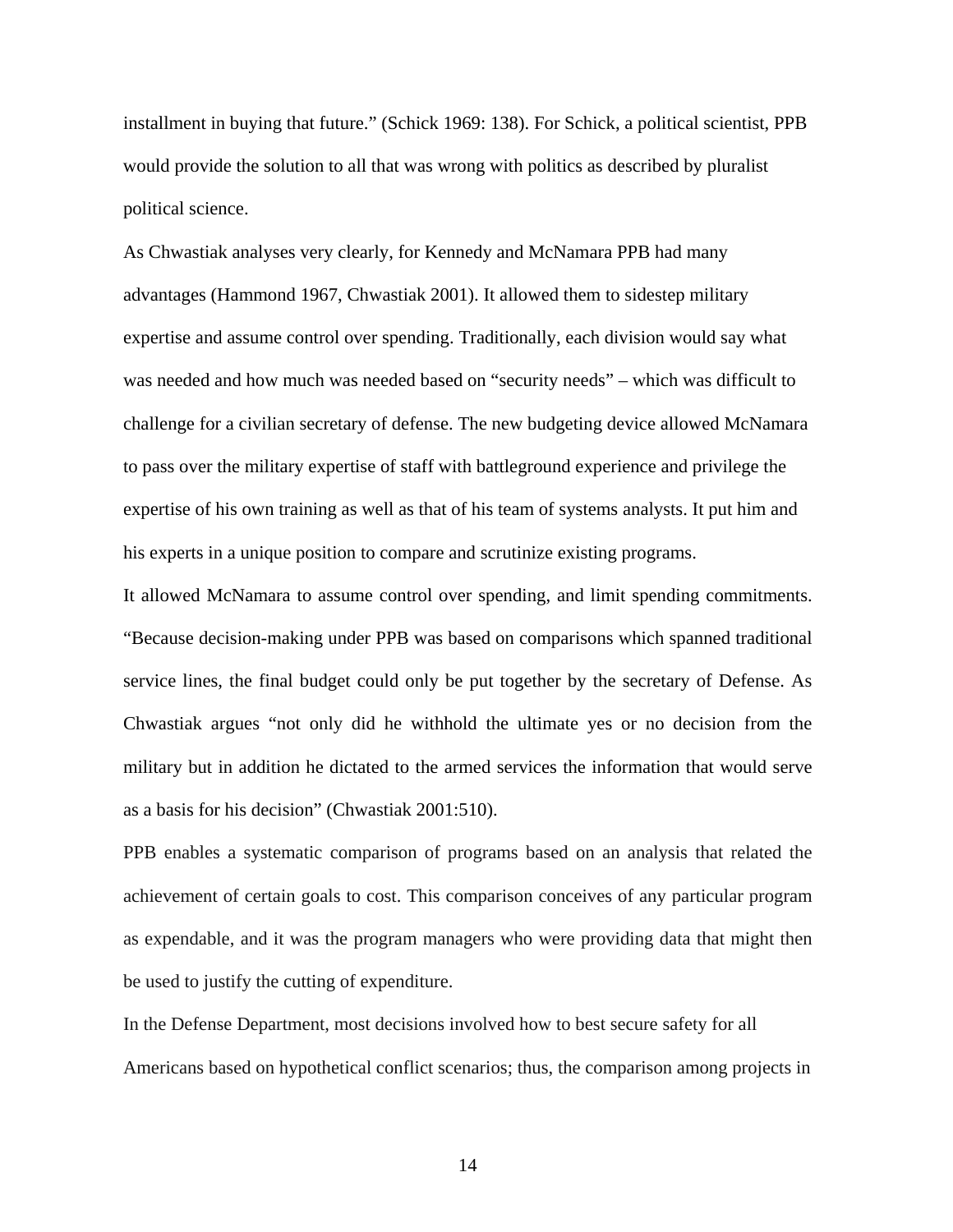general did not involve comparisons among specific people to be served. But the tools of system analysis could be used to compare programs that directly related to different populations, and in some cases, decisions that implied a choice between different populations to be protected were considered. Some of the analyses invited by the Department of Defense's Office for systems analysis concerning the US' priorities regarding its extended commitments during the Cold War fall into that category. $^2$  Some of the planning of civil protection within the United States also involved the comparison of costs for protecting specific parts of the territory and with that specific parts of the population.3

# **The Logframe**

 $\overline{a}$ 

It is in development aid and humanitarian relief that the term "beneficiaries" is most commonly used; today managers in donor governments and aid agencies take it for granted to call those targeted by their interventions and aid projects "beneficiaries", but the concept has a fairly recent history that is intimately linked with the history of a specific planning tool, the logframe.

- $2^2$  See for example Draft Presidential Memo on NATO Strategy and Force Structure, January 7, 1969, and Draft Presidential Memo on Asia Strategy and Force Structure, February 1, 1969, Papers of Alain Enthoven, Box 4, Draft Presidential Memos, 1968–1969, Tabs A-F, LBJ Library.
- <sup>3</sup> See for example Memorandum for the President, "Civil Defense" First Draft, October 28, 1963, Papers of Alain Enthoven, Box 1, Vol. 1, Strategic Offensive and Defensive Forces, Part 1, LBJ Library.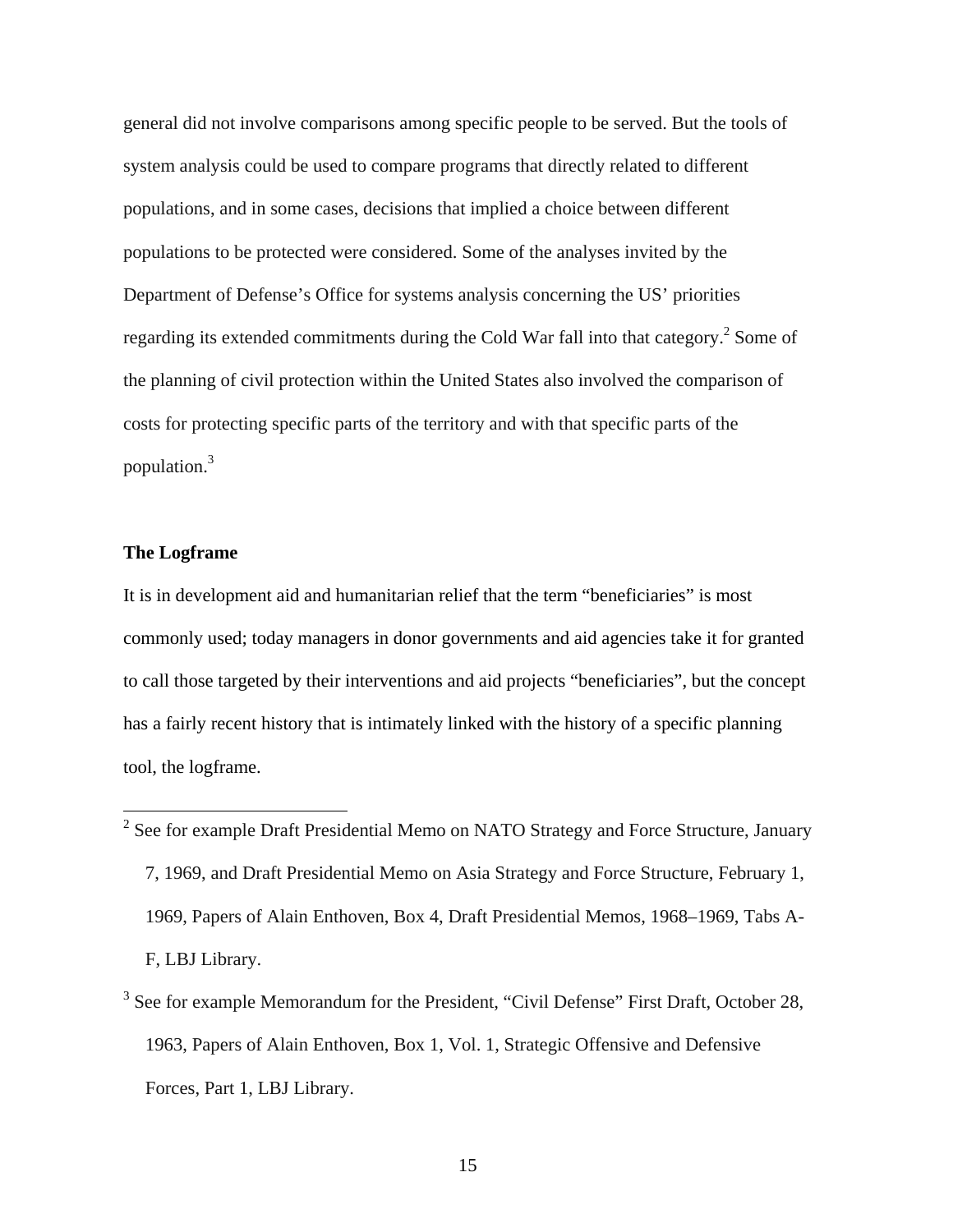The "logframe", this matrix of four rows and four columns is the core of logical framework analysis, a planning approach that aims to help managers establish a coherent project

---- Illustration 1 about here -----

The logframe was conceived for United States Agency of International Development by a management consultancy firm in the late 1960s. Since then, logical framework analysis has been widely adopted by other institutional donors in different versions (Steigerwald 1995, Nakabayashi 2000).

Two trends within USAID created the conditions for the development of logical framework analysis in the late 1960s: Firstly, a shift in focus from economic development to a focus on the needs of the poor, and secondly, efforts to create better tools to evaluate the work the agency itself was doing. In this case, efforts to make the state serve people more directly and make it more responsible meant that ambitious aims for all were abandoned in favor of focusing on specific results for specific selected people.

In the 1950s and 1960s, the focus of aid was on economic development, and, in particular, on economic growth. It was hoped that growth in turn would lead to a greater standard of living and lower inequality. The role of aid was seen principally as a source of capital to trigger growth through higher investment. USAID emphasized large infrastructural projects. Development experts favored investments in modern, industrial sectors that might help developing nations "catch-up" with industrialized nations. According to Thorbecke "clearly the adoption of GNP growth as both the objective and the yardstick of development was directly related to the conceptual state of the art in the 1950s. The major theoretical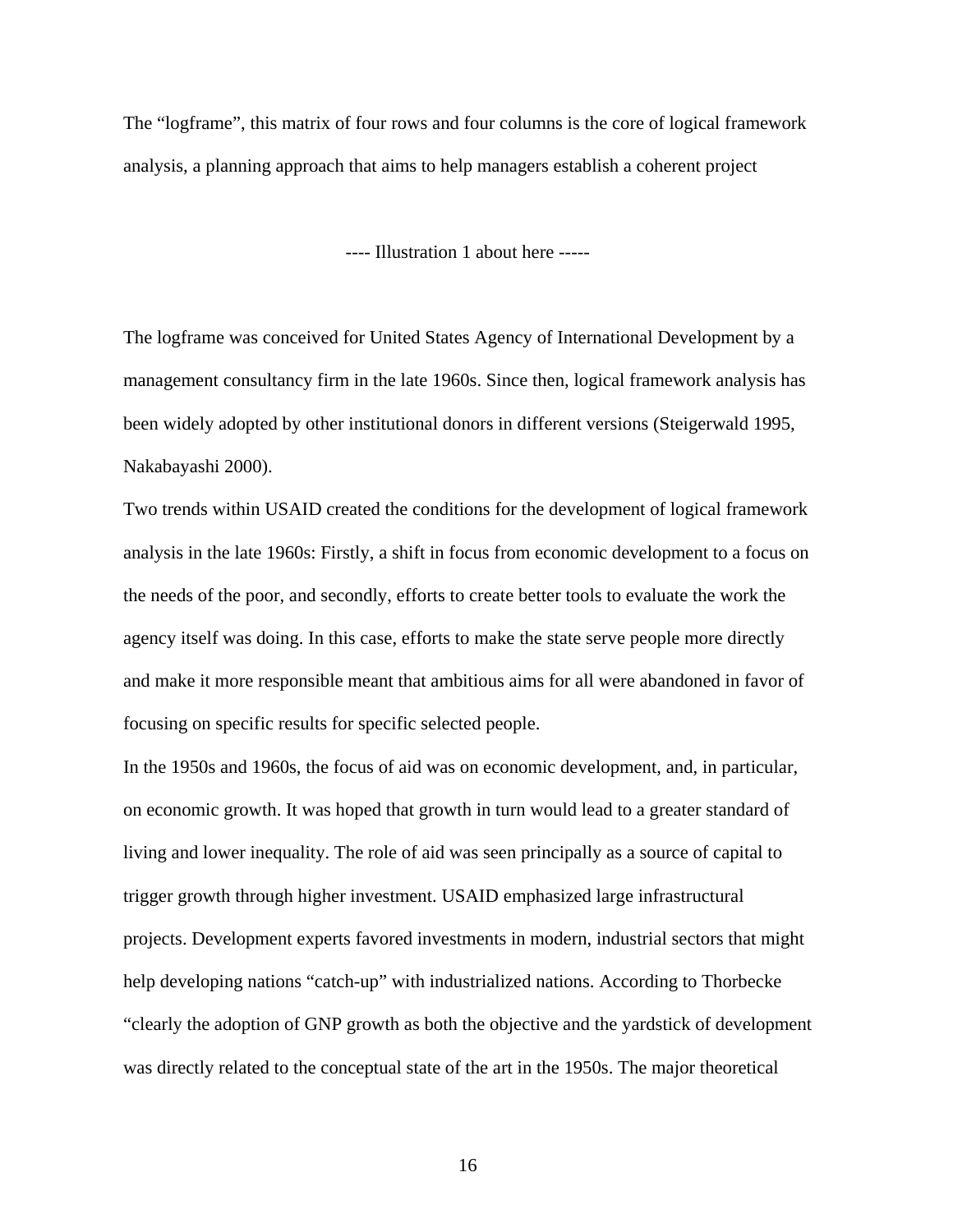contribution which guided the development community during that decade were conceived within a one-sector, aggregate framework and emphasized the role of investment in modern activities (Thorbecke 2000: 20).

By the mid 1960s, the optimism of the first years following independence for the new African and Asian states had been dampened; growth - when it happened - did not seem to have the desired results. There was now more inequality than before; dependency theory pointed at the structural heritage of colonialism, arguing that biased terms of trade would prevent former colonies from catching up. Within conventional development economics, experts sought a better understanding of the role of different sectors and subsectors; rethinking their earlier celebration of all modern sectors and their dismissal of agriculture. During the 1970s, development aid turned to a focus on basic needs and on helping the poor directly.

During its early years, before USAID committed to a project, it would conduct a feasibility study, and cost-benefit analyses. The measure of success was GDP growth on a national level – and later, to some extent national unemployment figures. The choice was partly driven by available data: "The reliance on aggregate models was not only predetermined by the … conceptual state of the art but also by the available data system which in the 1950s consisted almost exclusively of national income accounts"(Thorbecke 2000: 22). Both GDP growth and unemployment figures operate at some distance from any concrete activities by agents of development.

Foreign aid had always been under special pressure to justify expenses by critical audiences at home in general and congress in particular. When doubts grew about the overly optimistic assumptions of an aid policy based on modernization theory, this pressure rose.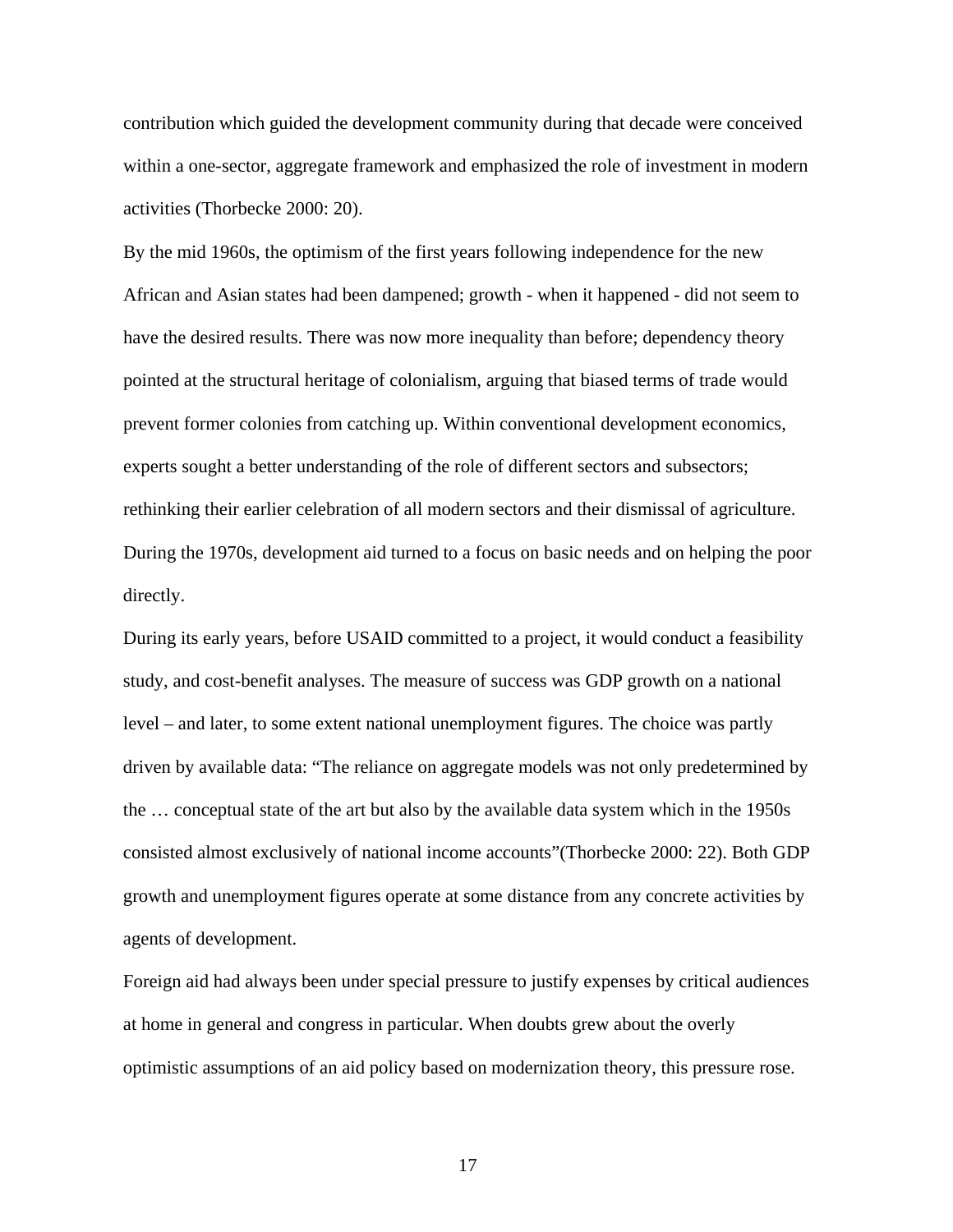USAID was admonished to spend more time evaluating and assessing their own efforts. A report by consultancy Booz-Allen and Hamilton concluded in 1965: "It has often been said that AID has an inadequate memory. Evaluation reports on projects in process or completed are rare. …in spite of substantial evaluation efforts, frequently on an ad-hoc basis it is still true that AID has not yet developed a systematic process to appraise the consequences and results of its program operations and to exploit the rich accumulated experience by the agency" (quoted in Schick 1993: 27).

Certain features of USAID made it harder to consistently evaluate USAID efforts. One was "vague planning: "in general there was no clear picture of what a project would look like, if it were successful – the objectives were multiple and not clearly related to project activities". The paper also bemoans "unclear management responsibilities". "There were many important factors outside the control of project managers not stated as such (external factors) which made it difficult on the part of the project managers to accept responsibilities for outcomes" (quoted in Deutsche Stiftung für Internationale Entwicklung 2004). These two factors also meant staff could not reasonably be held responsible for results; they could not with their own efforts guarantee good evaluations for their own projects. According to the business management doctrines of the time, this presents a problem for staff as well as for management trying to motivate staff (see Boltanski and Chiapello 2006). Evaluation appeared "as an adversary process: in the absence of clear project targets evaluators tended to use their own judgment as to what they thought was "good" and bad" (quoted in Deutsche Stiftung für Internationale Entwicklung 2004). Evaluation results would become the basis for arguments about what was desirable and undesirable in general instead of fostering constructive actions for project improvement. If staff feels their own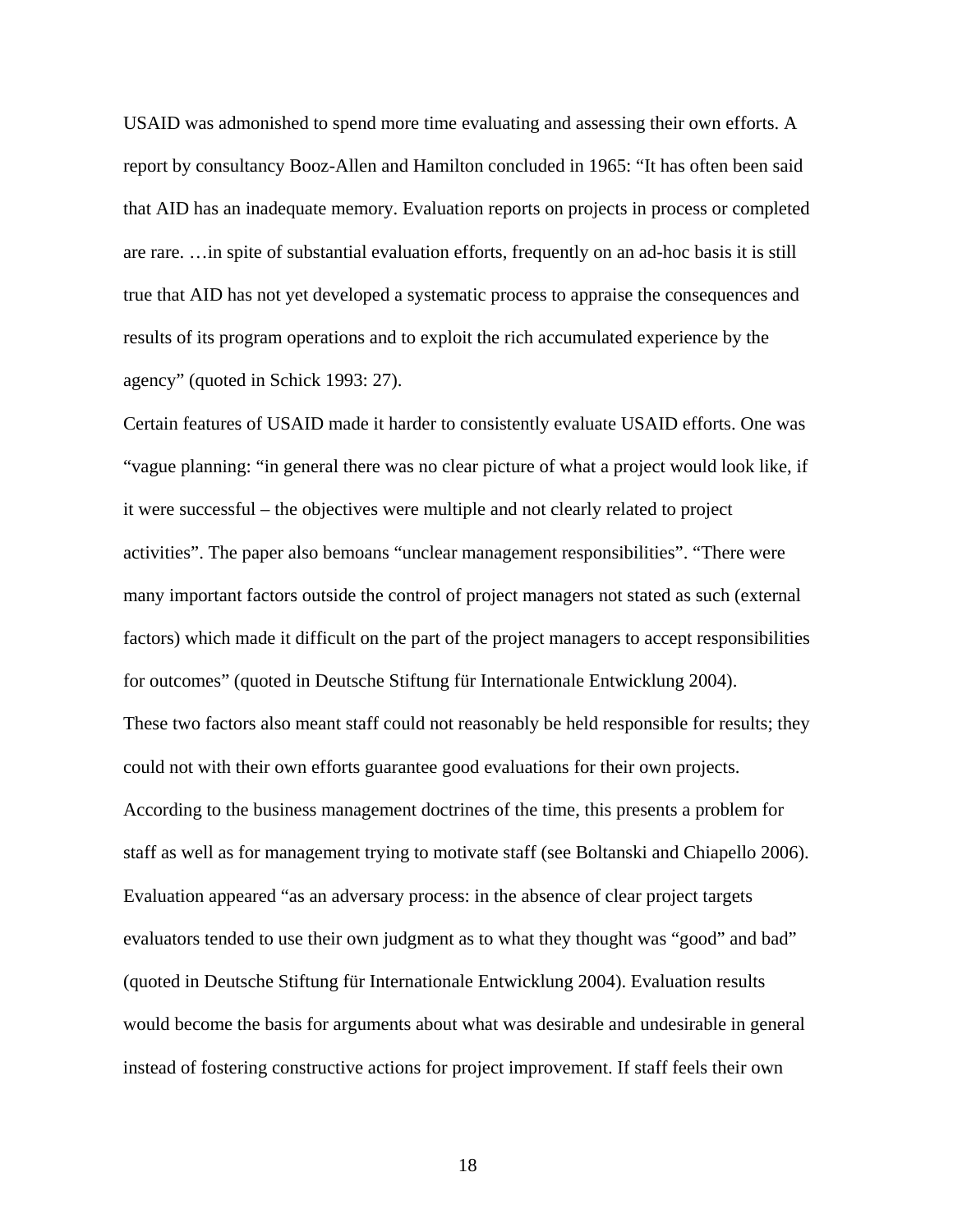appraisals are tied to the evaluations of their projects, they may push to focus the project evaluation on only the processes their own effort can control.

Consider the following example of a logical framework matrix. It was developed by Oxfam and provided by the European Union's Office for Humanitarian Affairs in order to guide NGOs who are considering applying for funding for relief work (ECHO 2004). The three-page document describes a water and sanitation project for refugees in a refugee camp. It covers three areas central to this sector of relief work, proposing to dig latrines, build wells, and train people in personal hygiene practices. The planning related to sanitary facilities is reproduced in illustration 2.

---- Illustration 2 about here -----

The logframe states the overall goal of the project in the top left corner and then seeks to establish a link between higher level goals, such as "improved health" and more concrete, lower level goals or projected results, such as that "refugees have access to appropriate sanitary facilities". Finally, the matrix links higher level goals to concrete activities such as building "temporary defecation areas" or latrines, and training latrine attendants. Logframe planning invites managers to clearly state the conditions upon which a project's progress depends. What assumptions are managers relying on in their planning? What external factors need to be in place so that the goals of the project can be met? In this case, the agency relies on other agencies to provide services, and on government border guards to improve security. If the government denies access to NGO staff, the NGO will not be able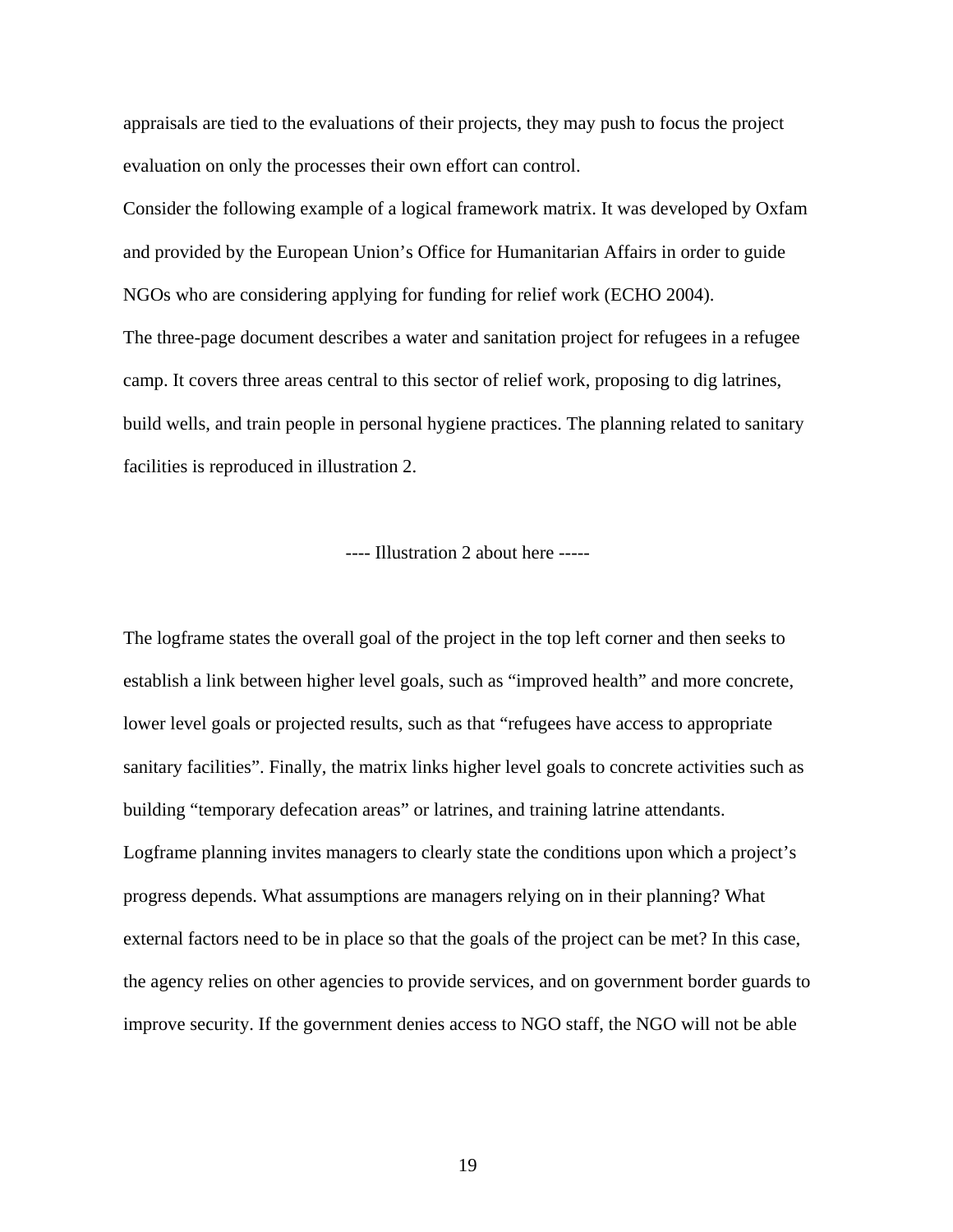to deliver. If refugees leave the camp, the NGO's latrines will not contribute to reaching the health goals for them.

The logframe focuses our attention on measurable results for a specified target population in a specific time frame. The matrix specifies costs for the project and it relates these costs to outcomes. In an accompanying memo, ECHO advises agency staff to be as specific as possible in this procedure: "It is also useful to split costs by result if this is possible so that the actual costs of each result can be determined from the logical framework with personnel and direct support costs apportioned on a proportional basis" (ECHO 2004). In the example provided, costs for sanitation, water, and hygiene are thus listed separately.

In these ways, the logframe helps to make the project comparable to other projects. The proposed project helps specific people, who, one assumes would otherwise be without the water and sanitation facilities they need. It is also a water and sanitation package for 80 00 people for €578 974, which can be compared to a similar package for another group of people.

The logframe is often criticized within the NGO community (e.g. Wallace, Crowther and Sheperd 1993). It is portrayed as a device that bureaucratizes spontaneous generosity. It is important to note, however, that the shift to results-based management facilitated the move to bring in NGOs for implementing state policy. Logical Framework Analysis links broad policy goals with discrete projects; this makes it easier for governments to cut pieces out of large programs and hire an NGO to do the work.

It also gives an organization like USAID considerable flexibility in how much to spend. The accountability is no longer regarding the overall goals or the overall population but regarding specific beneficiaries and specific project aims chosen by the donor agency and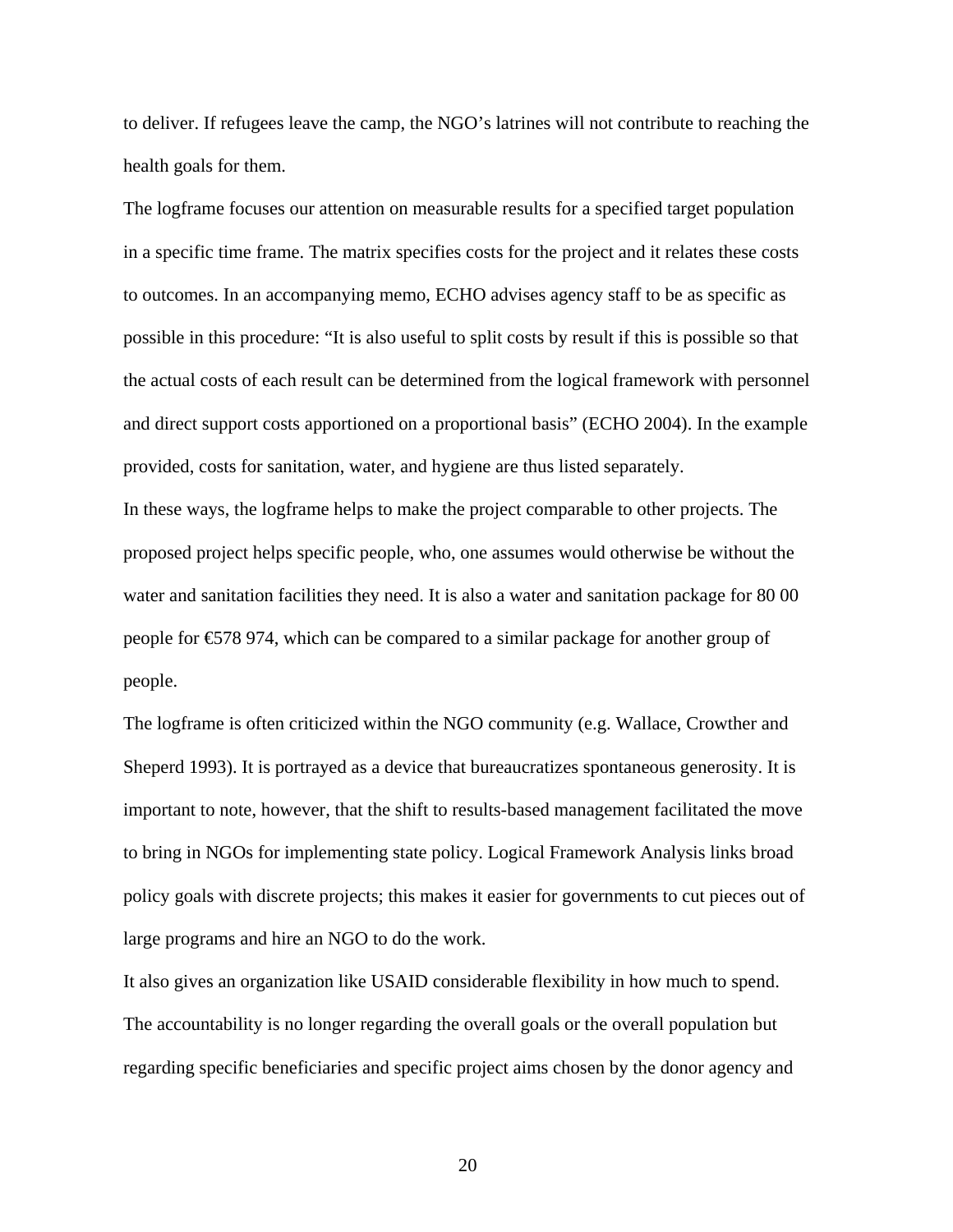NGOs. Donor agencies want to be seen to be doing "something". Aid NGOs seek to assist selected beneficiaries, these are thus an end of their activities; but beneficiaries are also a means to an end. Agencies must produce specific beneficiaries to exchange them against project funding from donor agencies.

# **Logic Models**

Tools like the logframe have emerged in domestic governance as well, under various names such as performance framework or logic model. The logic model today is used by public sector organizations as well as NGOs working in a range of fields– ranging from energy provision, to HIV prevention, and domestic violence projects to anti-poverty programs for at-risk-youth (McLaughlin and Jordan 1997, Wholey 1979, Collins et al. 1999, W.K. Kellog foundation 1998).

Like the logframe, the logic model asks managers to focus on discrete goals, name inputs, activities, outputs, outcomes, impact (W.K. Kellog foundation 1998) and establish a connection between these. Like the logframe, it allows for accounting where profit is not the main criterion, by including non-monetary benefits in a measurable way.

---- Illustration 3 about here ----

It was first used by evaluators (Wholey 1979). Charged with assessing what organizations were doing, evaluators found it useful to chart an ex-post rational version of what the organization should be doing and compare it to reality. In this way, they could use the logic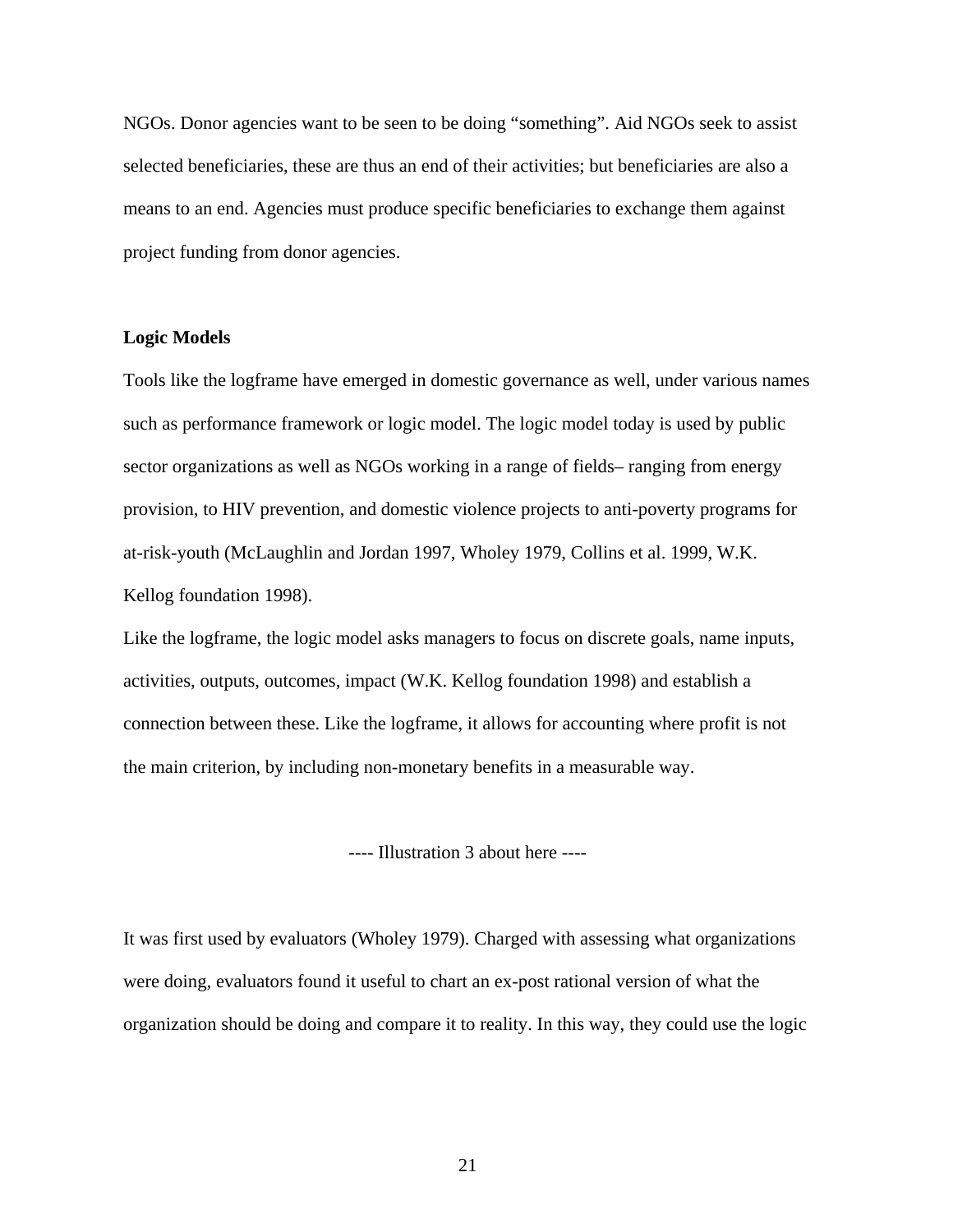model to guide their research and make the criteria for their judgments and recommendations explicit.

But it has become used not just in analyzing organizational activities ex-post but also as a tool to guide program planning and implementation. In the United States, the Government Performance and Results Act of 1993 put new pressure on those receiving public money to tell a story in terms of measurable results. We haves seen that these efforts to rationalize have a long history. More than 40 years after the introduction of PPB, observers of program planning could still write: "Program managers are not as familiar with describing and measuring outcomes as they are with documenting inputs and processes" (McLaughlin and Jordan 2004: 1).

Citizens are not the output of the project. But if we follow the logic of program planning, somewhere between output and impact, citizens are included as beneficiaries. As McLaughlin and Jordan state "The relationship between resources and results cannot happen without people -- the customers served and the partners who work with the program to enable actions to lead to results. Placing customers, the users of a product or service, explicitly in the middle of the chain of logic helps program staff and stakeholders better think through and explain what leads to what and what population groups the program intends to serve" (McLaughlin and Jordan 2004: 2)

Or as Montague explains, "The inclusion of reach in logic models allows people to clearly distinguish events which happen as part of program processes normally called outputs (e.g. number of publications, events, interventions and other tangible things under the control of a program) from outcomes or impacts which relate to the reaction, satisfaction, knowledge gain and behavior changes and benefits occurring in target groups" (Montague 1998)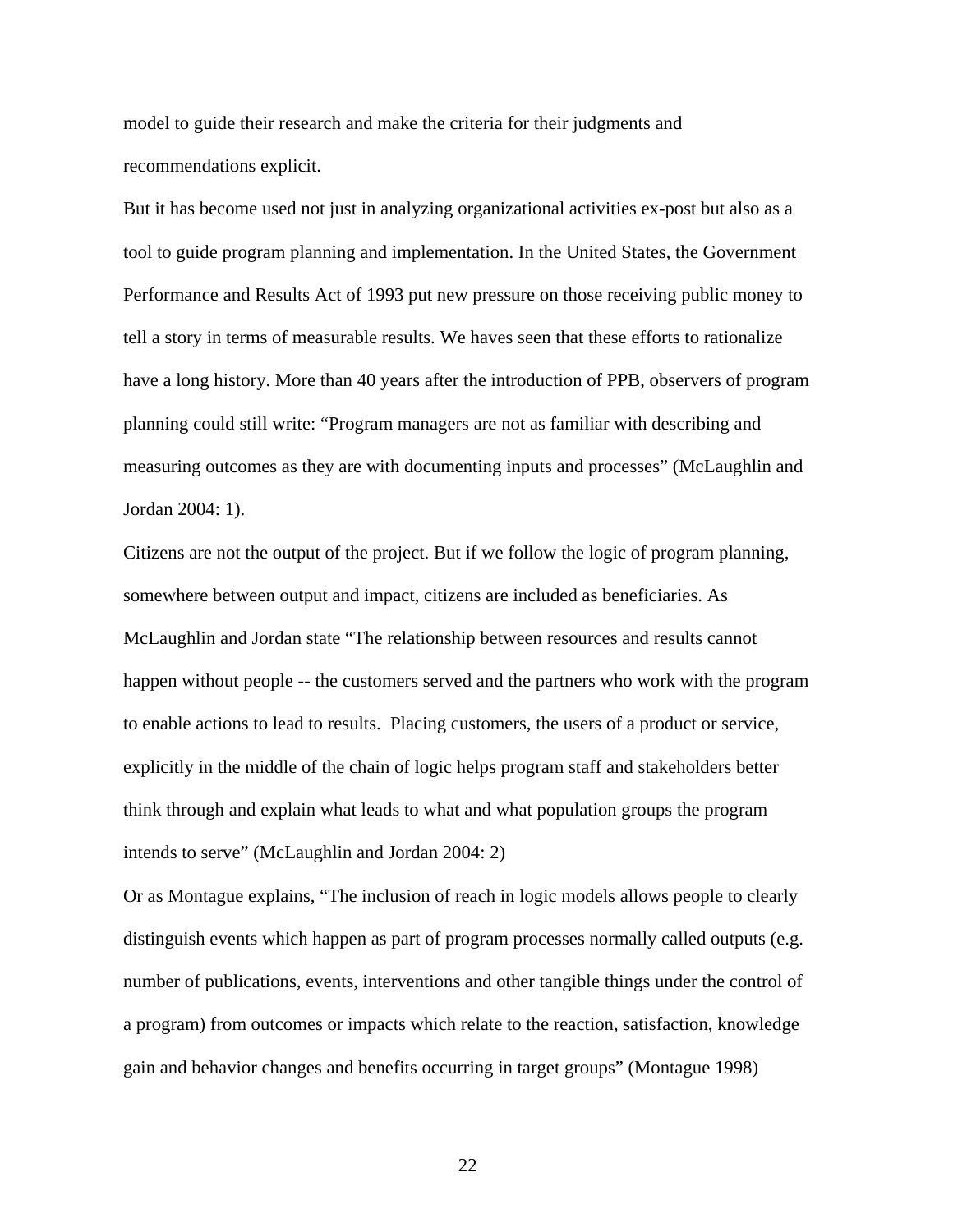The logic model does not determine a lack of coverage but it is compatible with a lack of coverage. Policy proposals in conjunction with logic models produce evidence for results and achievements while hiding the fact that coverage is not achieved.

This is not the case in all policy areas to the same extent. But consider, for example, recent trends in urban policy: The Single Regeneration Budgets, launched in 1994 in the UK, aim to foster urban regeneration. Here, local authorities have to competitively bid for funds in cooperation with the voluntary sector and the business community that then provide support for community activities, housing and employment training on a project-basis. Services are rendered to people not as citizens but as beneficiaries of what happened to be a successful bid from specialized organizations. For the purpose of reporting and evaluation, beneficiaries are counted and advertised as results (e.g. Svensson de la Cruz and Krause 2002a, 2000b).

# **Conclusion**

When reformers have tried to make state bureaucracies serve the people more directly, they have tried to focus budgeting and planning on results. For results to be counted they had to be measurable and they had to be attributable to the specific unit of planning. For outputs to become results, a specific group of people had to be reached and transformed. With the emphasis on results, a new category emerges, that of the beneficiary of a policy. Beneficiary is not just another word for the citizen. A citizen is someone who participates in politics and is then entitled to claim a share in the collective achievement, be it economic growth or welfare rights. A beneficiary is part of a selected group that is meant to benefit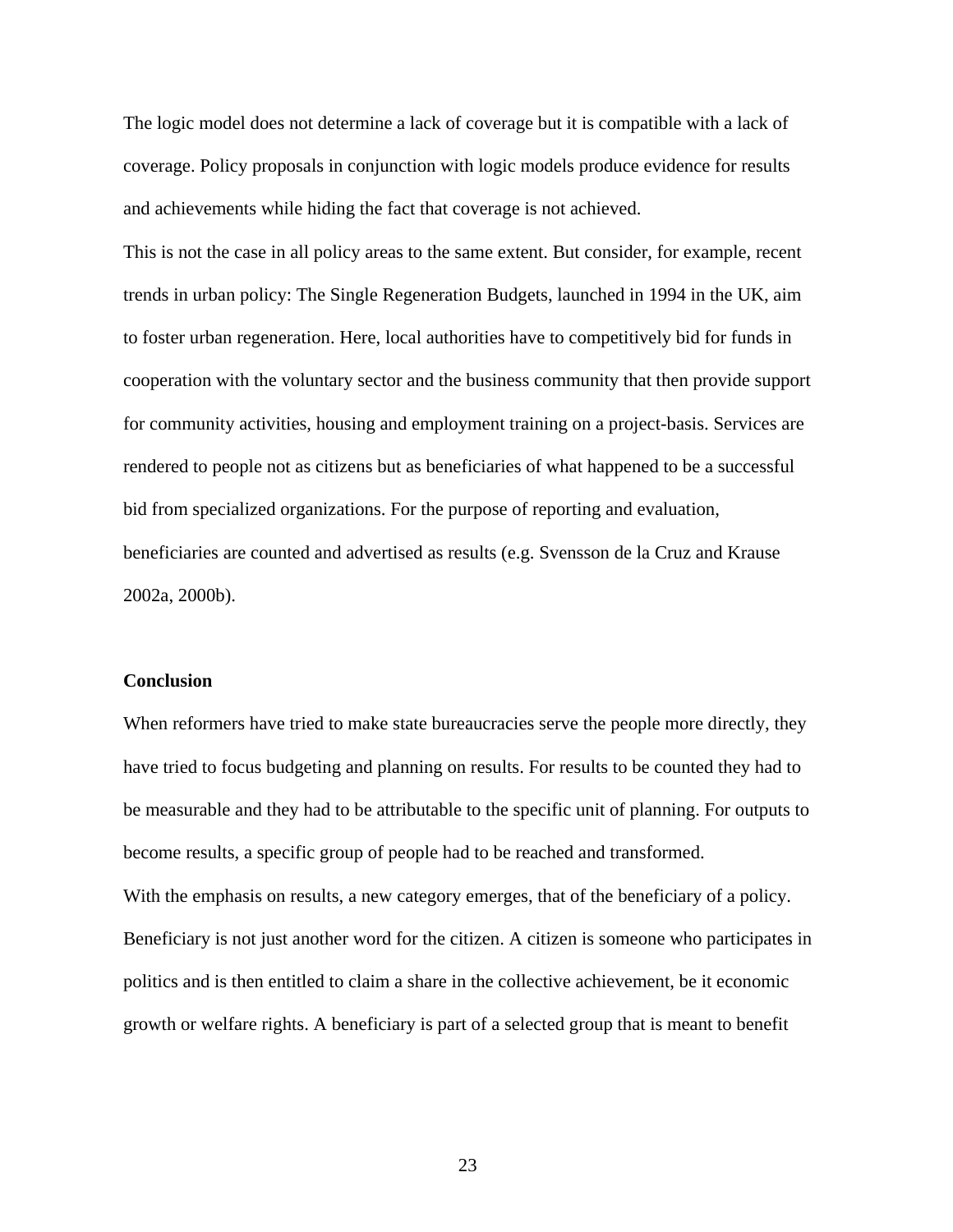from a specific policy intervention. A citizen is the origin and the end of policy, a beneficiary is part of the result.

If the citizen benefits he or she does so as part of a community of others with the same entitlements. The problem of course is that in reality he or she might see very little actual benefit. The beneficiary is demonstrated to have been transformed by the intervention. The problem here is that a government might choose to select some projects here and there to advertise results to higher levels in the reporting hierarchy while infrastructure is undermined and citizens do not have any rights at all qua being citizen. With the emphasis on results per unit of organization, the commitment to any specific group of the populations becomes contingent.

When a policy is announced with reference to goals and values, we should direct our attention not only to the politics of its content but also to the politics of planning and delivery, trough which any sets of values will be filtered.

We cannot, of course, expect the use of these planning tools to proceed without friction, such as friction triggered by the encounter of the tool with the specificity of specific policy areas and with specific people. This friction could be the subject of further and comparative research.

# **Works Cited:**

Appadurai, Arjun. 1996. Modernity at Large: Cultural Dimensions of Globalization. Minneapolis: University of Minnesota Press.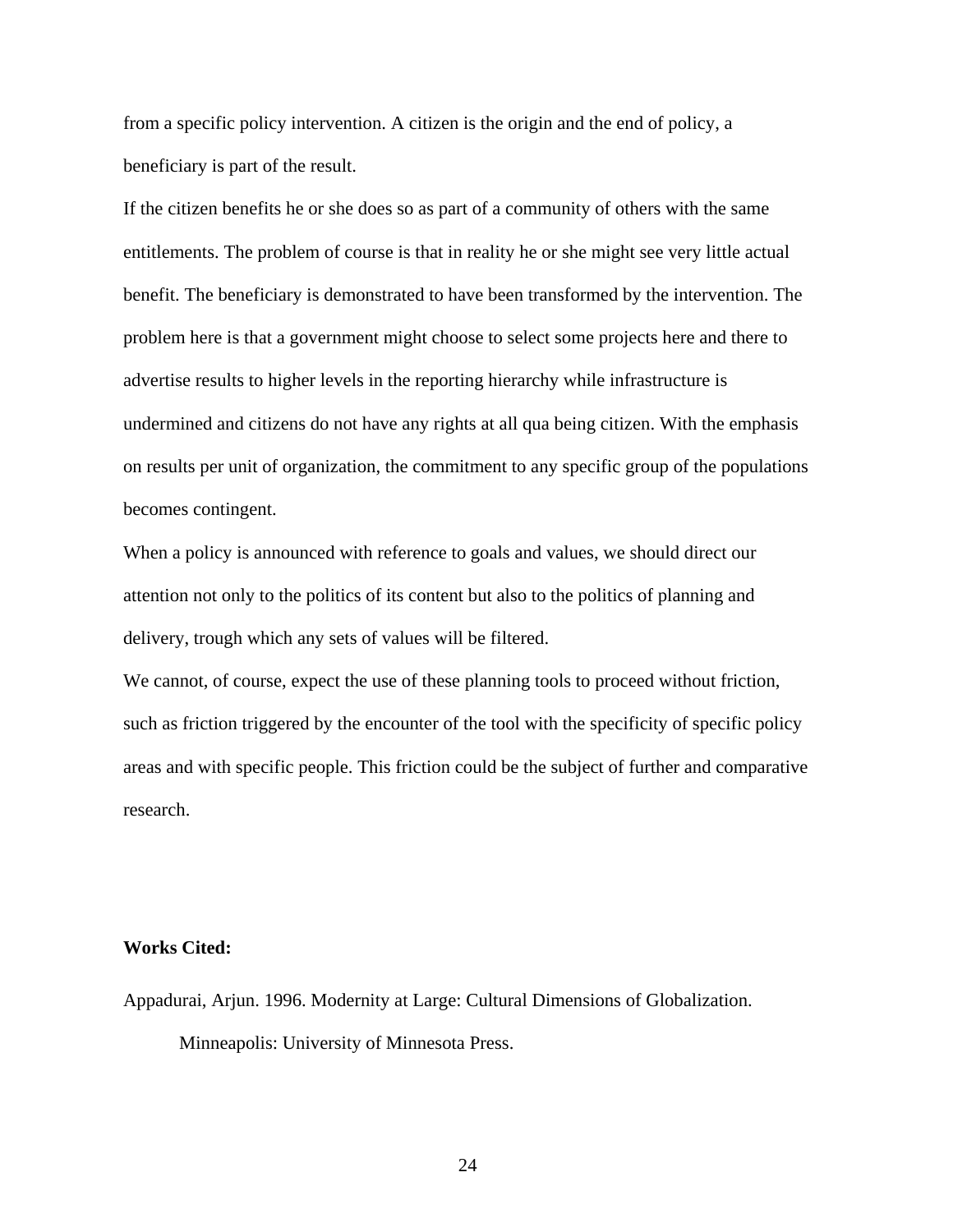- Bevir, Mark and R A W Rhodes. 2003. Interpreting British Governance. London: Routledge.
- Bevir, Mark and R.A.W. Rhodes. 2007. "Politics as Cultural Practice." Political Studies Review 6 (2): 170-77.

Boltanski, Luc and Eve Chiapello. 2006. The New Spirit of Capitalism. London: Verso.

- Boston, Jonathan, John Pallot, June Martin and Pat Walsh. 1991. Reshaping the State: New Zealand's Bureaucratic Revolution. Oxford: Oxford University Press.
- Brand, Ulrich, Alex Demirovich, Christoph Goerg, Joachim Hirsch (eds). 2001. Nichtregierungsorganisationen in der Transformation Des Staates. Münster: Westfä̈lisches Dampfboot.
- Brenner, Neil and Nik Theodore (eds). 2002. Spaces of Neoliberalism: Urban Restructuring in Western Europe and North America. Oxford: Blackwell.
- Brenner, Neil. 2004. New State Spaces: Urban Governance and the Rescaling of Statehood. Oxford: Oxford University Press.
- Campbell, John L. and Ove K. Pedersen (eds). 2001. The Rise of Neoliberalism and Institutional Analysis. Princeton: Princeton University Press.
- Chwastiak, Michele. 2001. "Taming the Untamable: Planning, Programming and Budgeting and the Normalization of War." Accounting, Organizations and Society 26(6):501- 519.
- Clarke, John 2006. "Consumers, Citizens or Clients: Politics, Policy and Practice in the Reform of Social Care." European Societies 8(3): 423-442.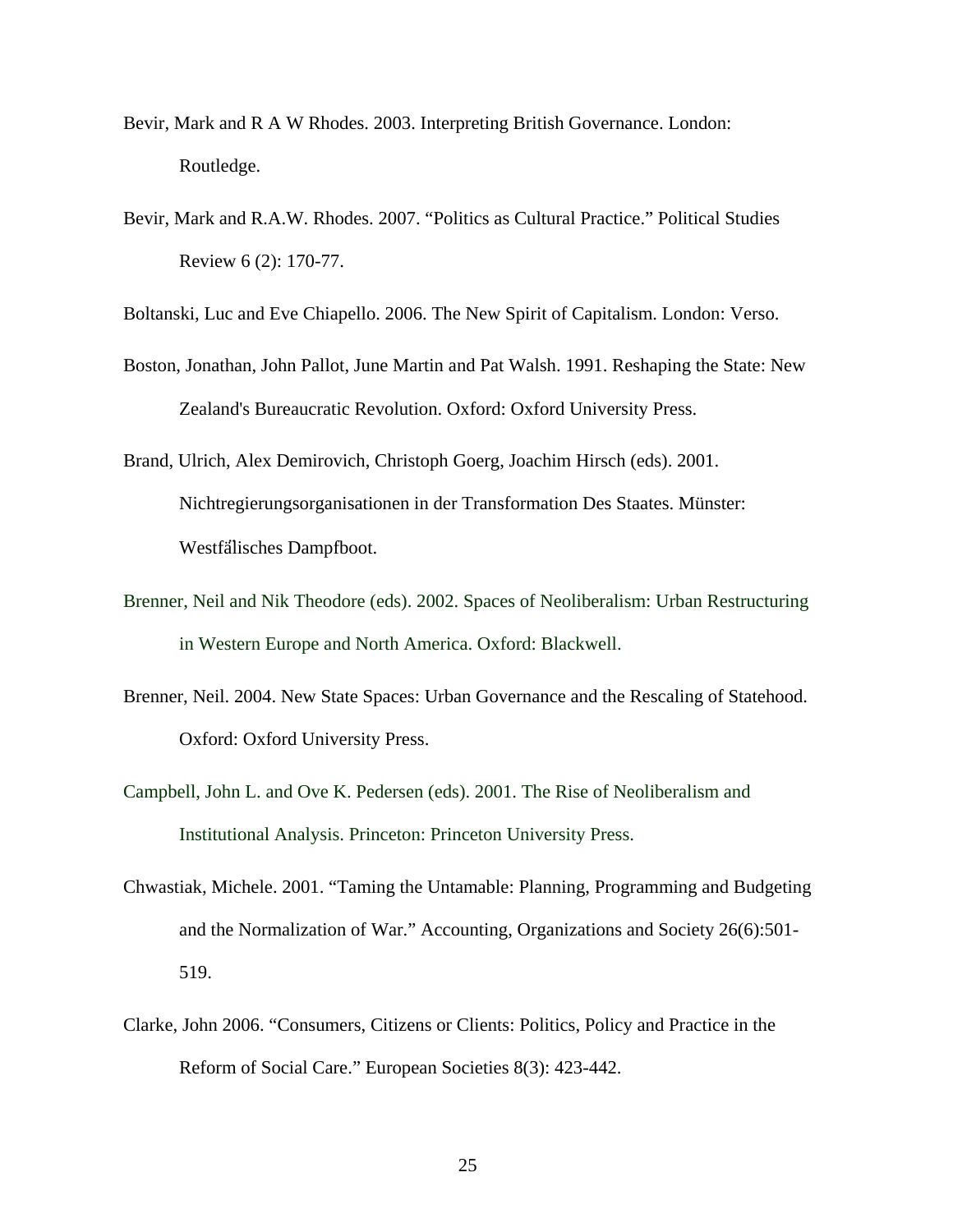Clarke, John, Nick Smith and Elizabeth Vidler. 2005. "Creating Citizen-Consumers: inequalities and instabilities." Social Policy Review 17*.* Bristol: The Policy Press.

Collins, Janet, Deborah Rugg, Laura Kann, Stephen Banspach and Lloyd Kolbe. 1996. "Evaluating a National Program of School-Based HIV Prevention." Evaluation and Program Planning 19(3):209-218.

Department of Defense. n.d."Planning, Programming, Budgeting and Execution. The Historical Context." Available at:

http://www.defenselink.mil/comptroller/icenter/budget/histcontext.htm (accessed 11/19/2009)

Deutsche Stiftung fuer Internationale Entwicklung. 2004. "Introduction to the Logical Framework Approach (LFE) for GEF-Financed Projects." Available at: www.undp.org.gef/05/documents/me/AnnexIII\_LogicalFrameworkApproach\_A\_Re ader04.doc. (accessed 11/19/2009)

Drucker, Peter F. 1954. The Practice of Management. New York: Harper & Brothers.

ECHO. 2004. "Humanitarian actors - Framework Partnership Agreement. Annex 1. Single Form. Logical Framework Matrix." Available at: http://ec.europa.eu/echo/about/actors/archives\_fpa2003\_en.htm [accessed 11/9/2008].

Evans, Peter B, Dietrich Rüschemeyer, and Theda Skocpol (eds). 1999. Bringing the State Back In. Cambridge: Cambridge University Press.

Foucault, Michel. 1978. The History of Sexuality. Vol. 1. New York: Pantheon Books.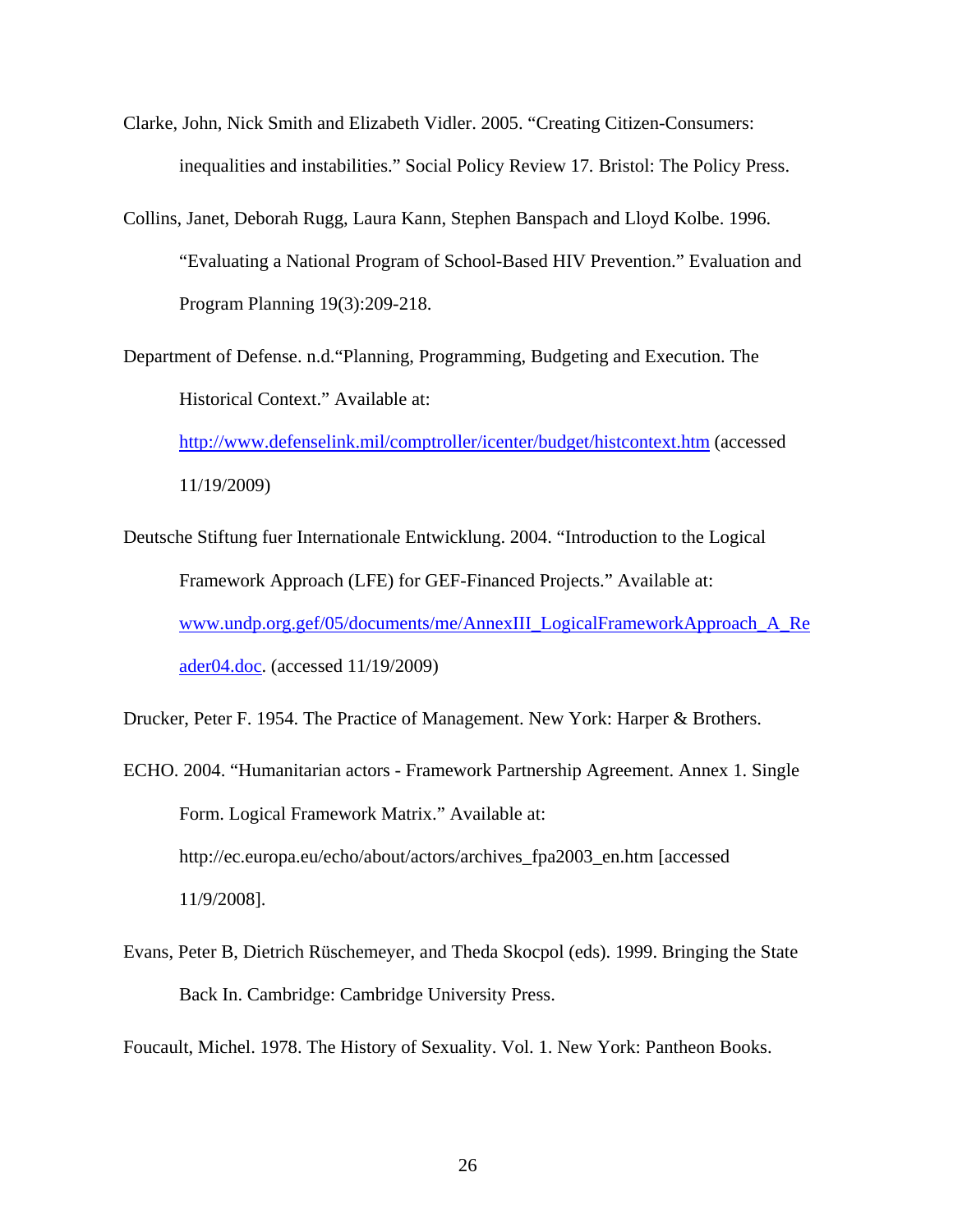- Foucault, Michel. 2008. The Birth of Biopolitics: Lectures at the College De France, 1978- 1979. London: Palgrave Macmillan.
- Gray, Andrew. 2007. "Relationships of Consumption: Citizens, Clients and Customers of Public Services". Memorandum to Public Administration Select Committee, House of Commons, United Kingdom. On file with author.
- Gross, Bertram M. 1965. "McNamaran Management." Public Administration Review 25(3):259-261.
- Gross, Bertram M. 1969. "The New Systems Budgeting." Public Administration Review 29(2):113-137.

Hacking, Ian. 1990. The Taming of Chance. Cambridge: Cambridge University Press.

- Hammond, Paul. 1968. "A Functional Analysis of Defense Department Decision-Making in the McNamara Administration." American Political Science Review 62(1):57-69.
- Hood, Christopher. 1996. "Exploring Variations in Public Management Reform of the 1980s." In Hans A. G. M. Bekke*,* James L. Perry and Theo A. J. Toonen (eds) Civil Service Systems in Comparative Perspective. Bloomington: Indiana University Press, pp. 268–287.
- Hood, Christopher. 1998. The Art of the State: Culture, Rhetoric, and Public Management. Oxford: Clarendon Press.
- Humphrey, Christopher, Peter Miller and Robert W. Scapens. 1993. "Accountability and 'Accountable Management' in the UK Public Sector." Accounting, Auditing and Accountability Journal 6(3): 7-29.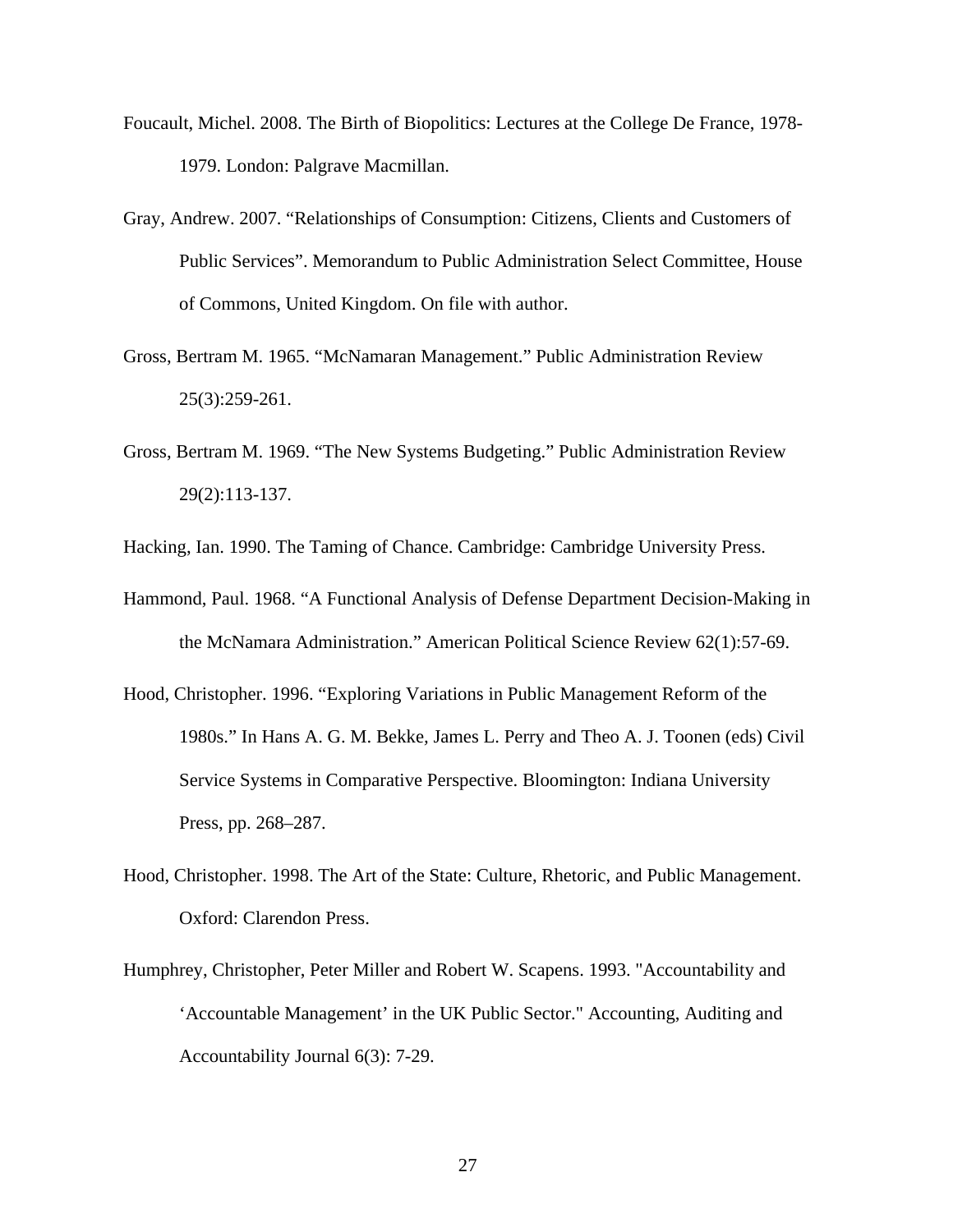Jessop, Bob. 1990. State Theory: Putting the Capitalist State in Its Place. University Park: Pennsylvania State University Press.

Jessop, Bob. 2007. State Power: A Strategic-Relational Approach. Cambridge: Polity.

- Kalpagam, Umamaheswaran. 2000. "Colonial Governmentality and the 'economy'." Economy and Society 29(3):418-438.
- Latour, Bruno. 1987. Science in Action. How to follow scientists and engineers through society. Cambridge: Harvard University Press.
- LBJ Library Enthoven Papers. n.d.. Papers of Alain Enthoven.
- Major, Aaron. 2008. "Hanging in the Balance: Global Capitalism and the American Welfare State." Unpublished Ph.D.-Thesis. New York: New York University.
- McLaughlin, J.B. and G.B. Jordan. 2004. Using Logic Models. Handbook of Program Evaluation 2, 7-32.
- Miller Peter and Anthony G. Hopwood (eds) 1994. Accounting as Social and Institutional Practice. Cambridge: Cambridge University Press.
- Miller, Peter and T. O'Leary. 2007. "Mediating Instruments and Making Markets: Capital Budgeting, Science and the Economy." Accounting, Organizations and Society. 32 (7/8): 701-734.
- Miller, Peter. 2001. "Governing by Numbers: Why Calculative Practices Matter", Social Research. 68/2: 379-396.
- Mitchell, Timothy. 1991. "The Limits of the State: Beyond Statist Approaches and their Critics." American Political Science Review 85(1):77-96.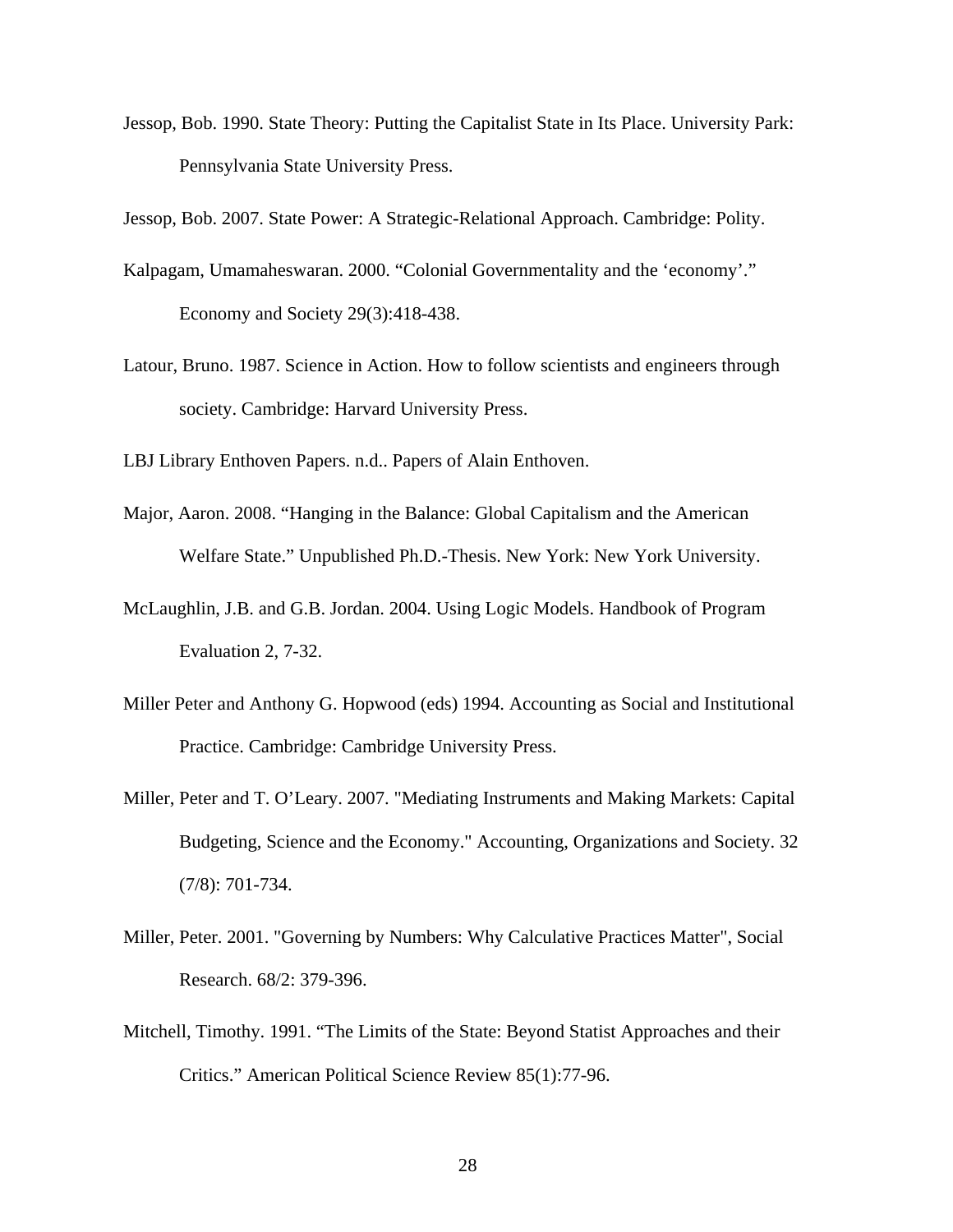Mitchell, Timothy. 1998. "Fixing the Economy." Cultural Studies 12(1):82-101.

- Montague, Steve. 1998. Build Reach into Your Logic Model. Performance Management Network, http://www.pmn.net/library/build\_reach\_into\_your\_logic\_model.htm [accessed 11/20/2009].
- Nakabayashi, Saeko. 2000. The Japanese Version of Project Cycle Management. The Hague: Institute of Social Studies.
- Nguyen, Hoang-Phuong. 2007. Performance Budgeting: Its Rise and Fall. Syracuse: Maxwell School of Citizenship and Public Affairs
- Nugent, David and Joan Vincent. 2004. A Companion to the Anthropology of Politics. Oxford: Blackwell.
- Peck, Jamie and Adam, Tickell.2002. "Neoliberalizing space." Antipode 34 (3): 380-404.
- Power, Michael. 1997. The Audit Society: Rituals of Verification. Oxford: Oxford University Press.
- Preston, Alistair M. and David J. Cooper and Rod W. Coombs. 1993. "Fabricating budgets: A study of the production of management budgeting in the national health service." Accounting, Organizations and Society 17 (6): 561-593.
- Rhodes, R. A. W. 1994. "The Hollowing Out of the State: the Changing Nature of the Public Service in Britain." Political Quarterly 65(2):138-138.
- Rhodes, R. A. W. 1996. "The New Governance: Governing without Government." Political Studies 44(4):652-667.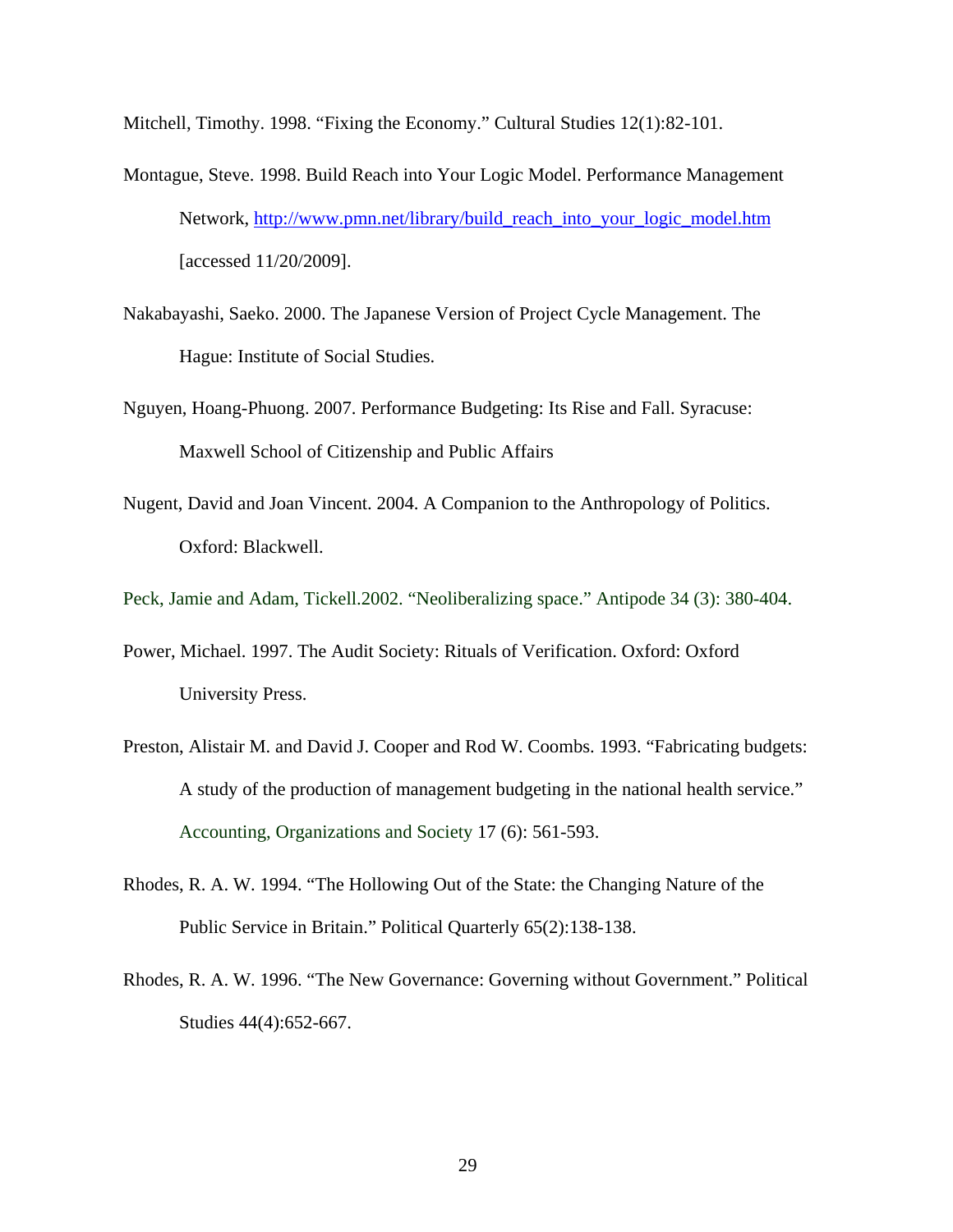- Rhodes, R.A.W. 2007. "Understanding Governance: ten years on." Organization Studies, 28 (8): 1243-1264.
- Saint-Martin, Denis. 1998. "Management Consultants, the State, and the Politics of Administrative Reform in Britain and Canada." Administration & Society 30(5):533-568.
- Sassen, Saskia. 1998. "The de-facto transnationalization of immigration policy." In Christian Joppke (ed.) Challenges to the Nation State. Immigration in Europe and the United States. Oxford: Oxford University Press, pp 49-86.
- Sassen, Saskia. 2006. Territory, Authority, Rights: From Medieval to Global Assemblages. Princeton: Princeton University Press.
- Schick, Allen. 1966. "The Road to PPB: The Stages of Budget Reform." Public Administration Review 26:243-258.
- Schick, Allen. 1969. "Systems Politics and Systems Budgeting." Public Administration Review 29(2):137-151.
- Schick, Allen. 1971. "The Road to PPB: The Stages of Budget Reform." In Resource Allocation in Agricultural Research, ed. Walter L. Fishel. Minneapolis: University of Minnesota Press.
- Schick, Allen. 1973. "A Death in the Bureaucracy: The Demise of Federal PPB." Public Administration Review 33:146-156.
- Schick, Allen. 1993. USAID Program and Operations Assessment Report No. 4. A Performance-Based Budgeting System for the Agency for International Development. Arlington: USAID.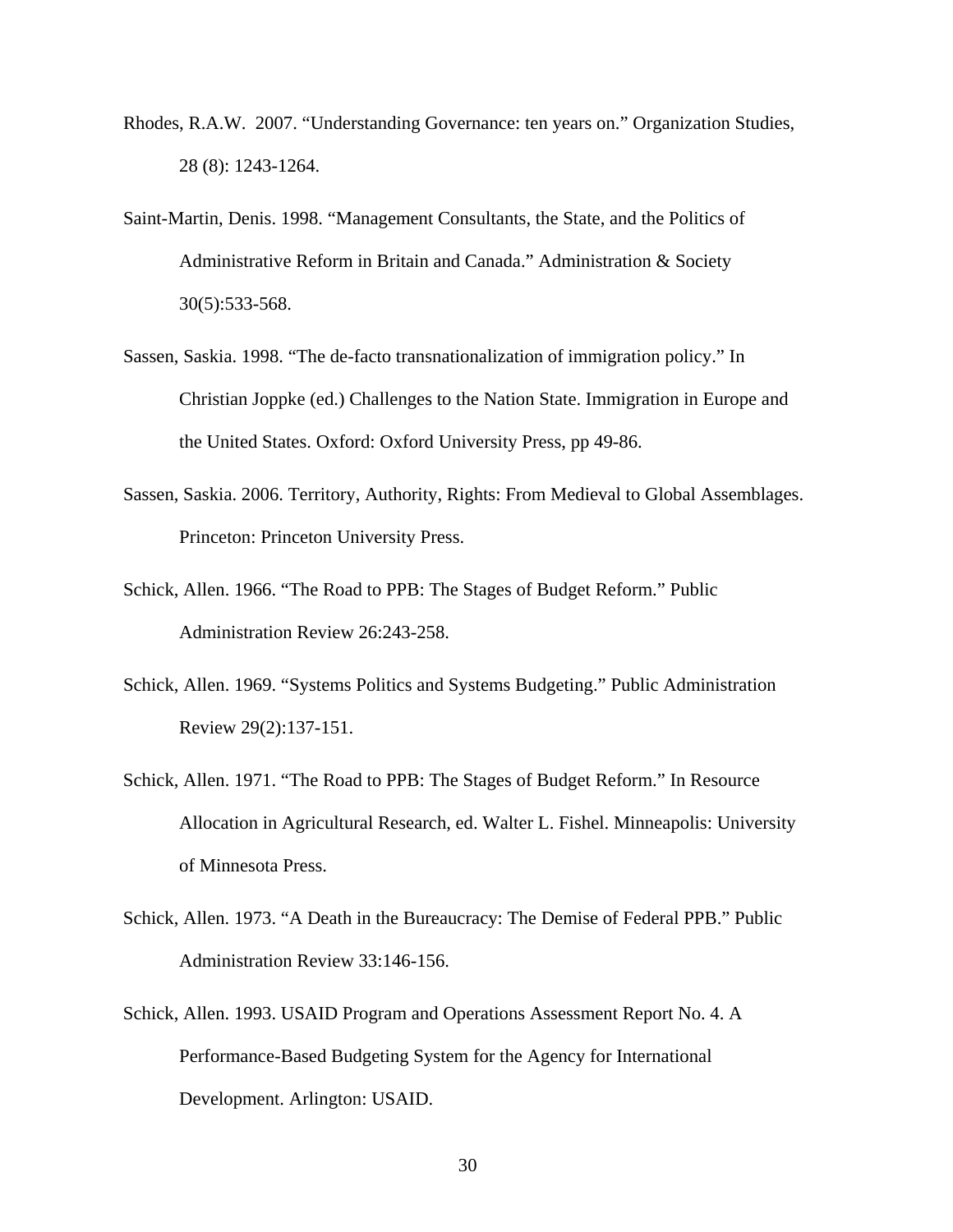- Scott, James C. 1998. Seeing Like a State. How Certain Schemes to Improve the Human Condition Have Failed. New Haven: Yale University Press.
- Shaw, Martin. 2000. Theory of the Global State: Globality as an Unfinished Revolution. Cambridge: Cambridge University Press.

Shore, Chris and Susan Wright. 1997. Anthropology of Policy. London: Routledge.

- Skocpol, Theda. 1979. States and Social Revolutions: A Comparative Analysis of France, Russia, and China. Cambridge: Cambridge University Press.
- Steigerwald, Volker. 1995. "Recent Developments in GTZ's Use of the ZOPP." In Tool for Project Management and People-Driven Development: Proceedings of the INTRAC and South Research Workshop on LFA and OOIP, Leuven, Belgium, 16-18 May 1994, Oxford: INTRAC.
- Steinmetz, George (ed). 1999. State/Culture: State-Formation after the Cultural Turn. Ithaka: Cornell University Press.
- Strathern, Marilyn (ed) 2000. Audit Cultures. Anthropological studies in accountability, ethics and the academy. London: Routledge.
- Svensson de la Cruz, Helena and Monika Krause. 2002a. "An evaluation of the SRB South Leytonstone Agenda 21 Neighbourhood Development Programme." London: CIS Commentaries Nr.111.
- Svensson de la Cruz, Helena and Monika Krause. 2002b. "Click. The Youth Technology Centre. An Evaluation." London: CIS Commentaries Nr.110.
- Thorbecke, Erik. 2000. "The Evolution of the Development Doctrine and the Role of Foreign Aid, 1950-2005." In Finn Tarp and Peter Hjertholm (eds) Foreign Aid and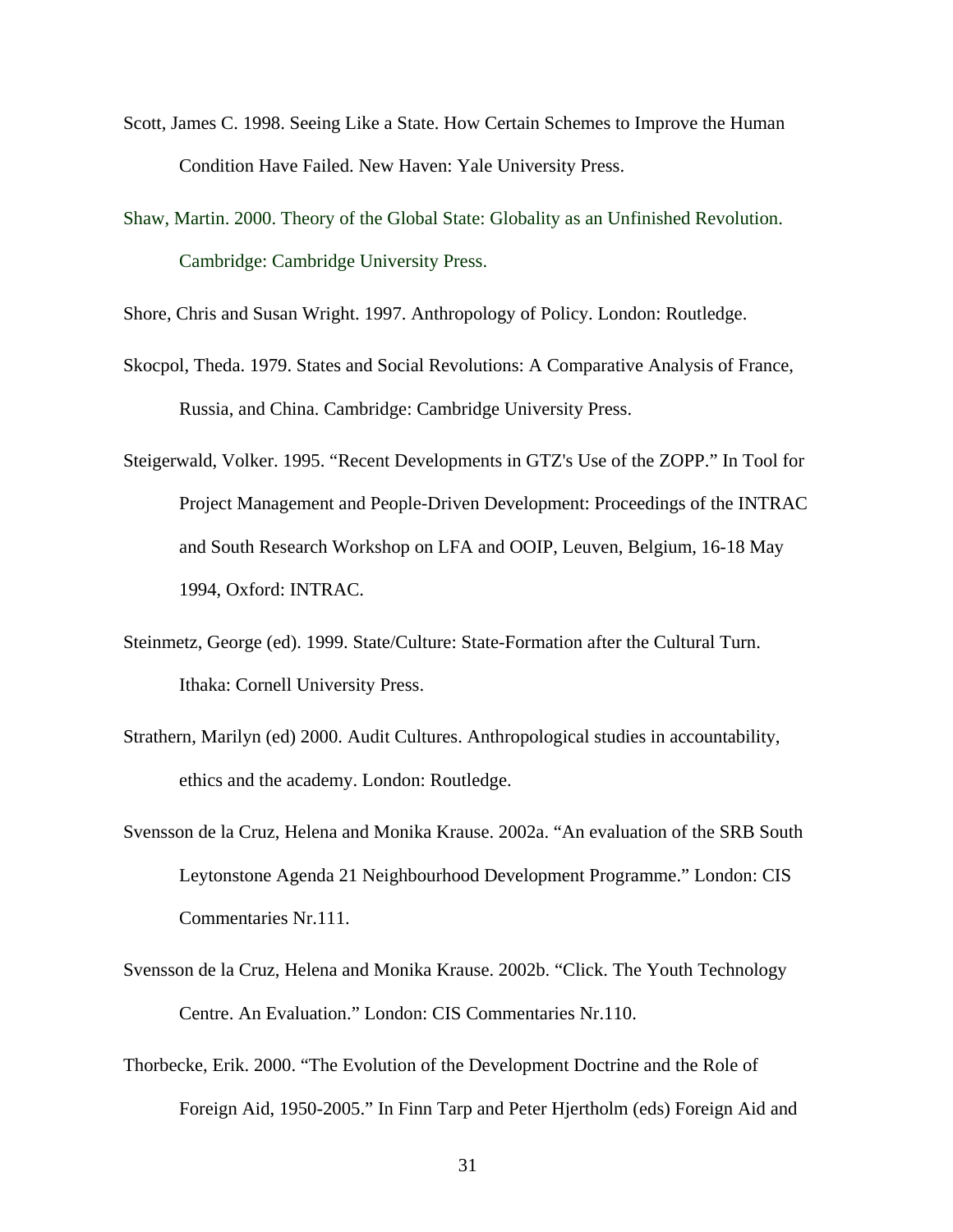Development: Lessons Learnt and Directions for the Future. London: Routledge, pp. 17-47.

UNDP. 2001. Human Development Report 2000. New York: Oxford University Press.

- Vogel, Ulrike. 1998. "The State and the Making of Gender: Some Historical Legacies." In Vicky Randall, and Georgina Waylen (eds) Gender, Politics and the State. London and New York: Routledge, pp. 29-44.
- W. K. Kellogg Foundation. 1998. Leaders Against Family Violence: A Fictionalized Account of a W.k. Kellogg Foundation-Sponsored Cluster Evaluation. Battle Creek: W.K. Kellogg Foundation.
- Wallace, Tina, Sarah Crowther, and Andrew Shepherd. 1997. Standardising Development: Influences on UK NGOs' Policies and Procedures. Oxford: WorldView Publications.

Wholey, Joseph. 1979. Evaluation: Promise and Performance. Washington: Urban Institute.

List of Illustrations

- 1: Logical Framework, from FAO n.d
- 2: Logical Framework Matrix, from ECHO 2004
- 3: Logic Model, from United States Department of Transportation n.d.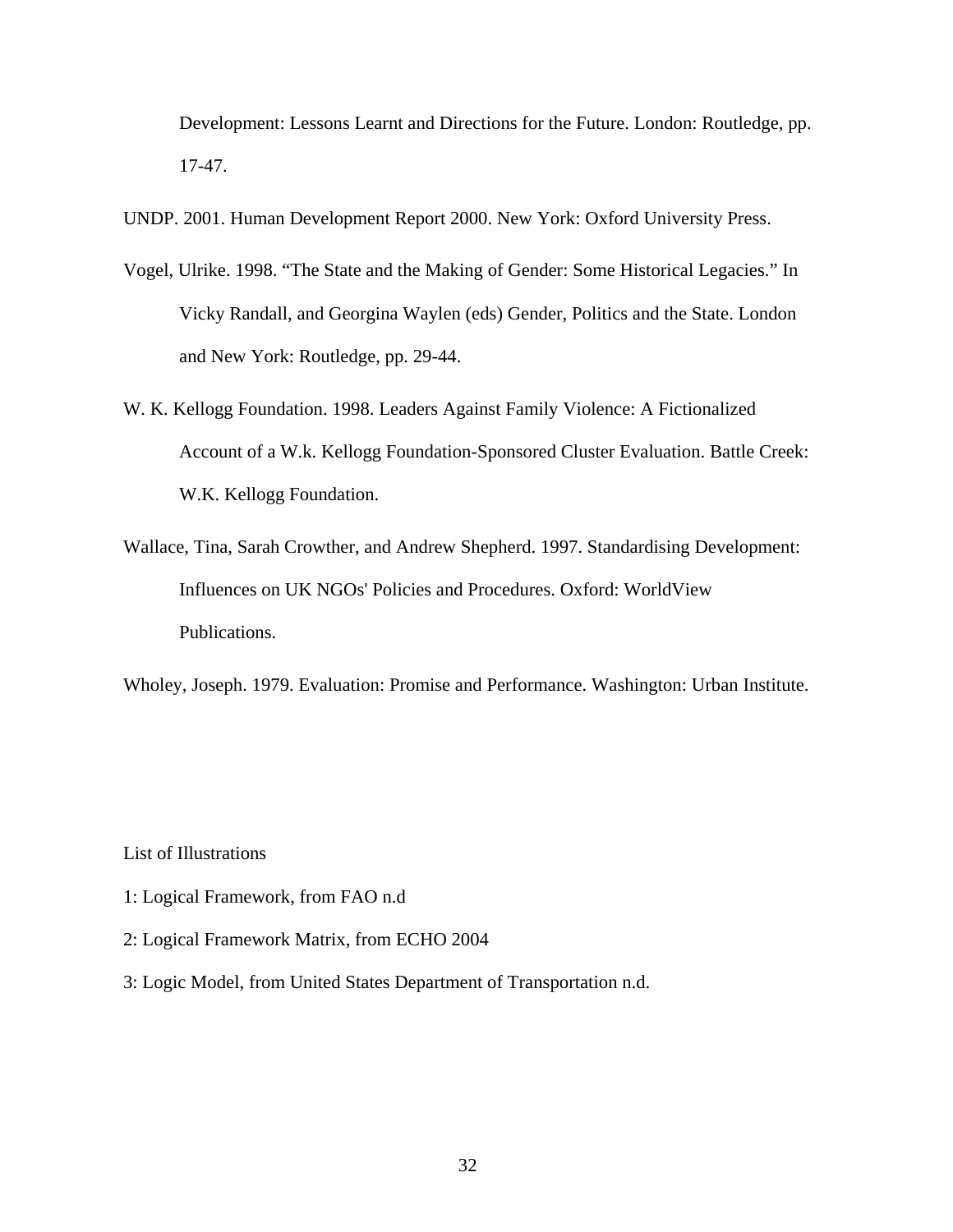Illustration 1:

| Project<br><b>Structure</b> | Objectively<br>Verifiable<br><b>Indicators</b> | <b>Means</b> of<br>Verification | Important<br><b>Assumptions</b> |
|-----------------------------|------------------------------------------------|---------------------------------|---------------------------------|
| Goal                        |                                                |                                 |                                 |
| Purpose                     |                                                |                                 |                                 |
| Outputs                     |                                                |                                 |                                 |
| <b>Activities</b>           |                                                |                                 |                                 |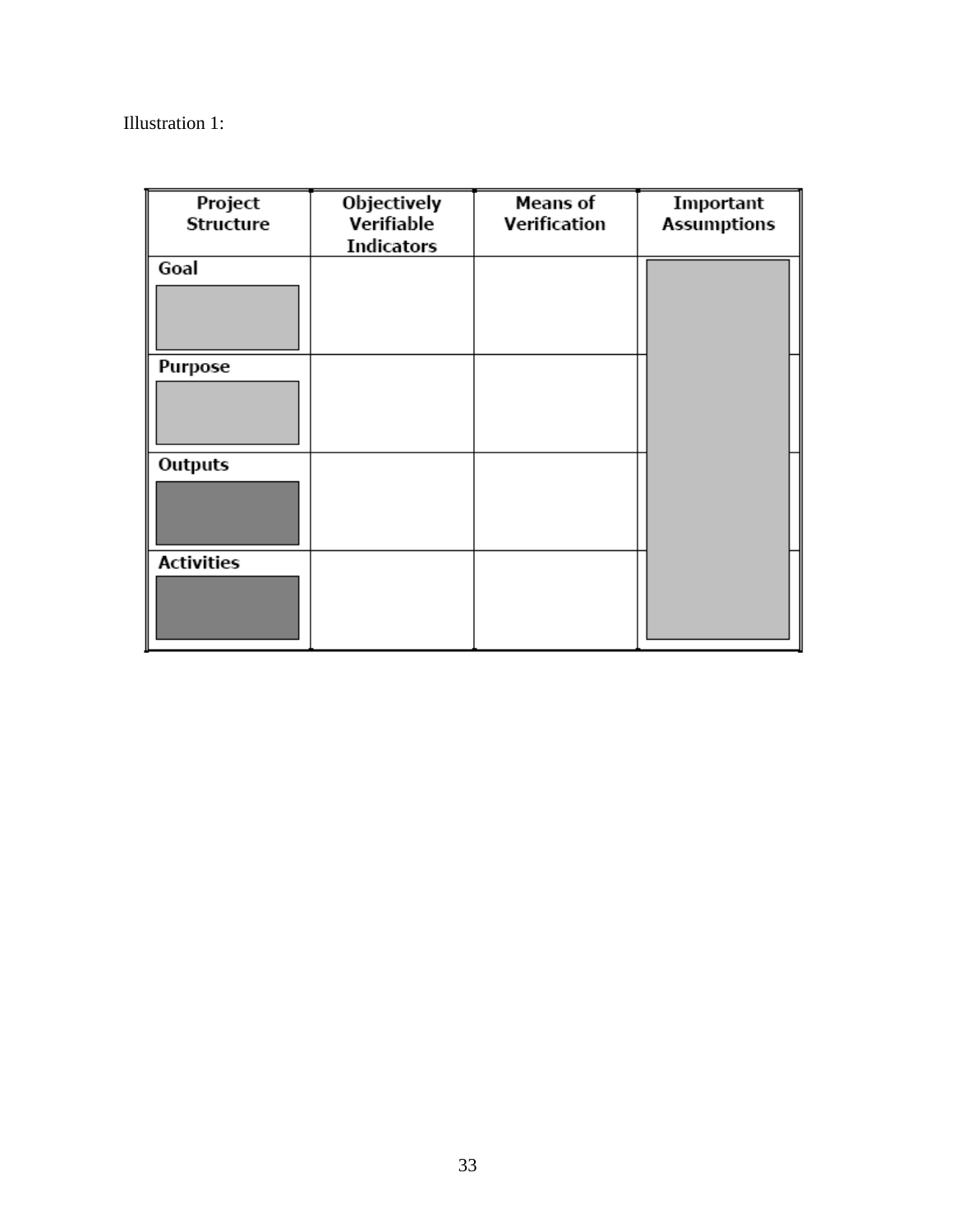| Illustration 2         |                                                                                                                                                                                                                                                                                                                                                                                                                                                                                                         |                                                                                                                                                                                                                                                                  |                                                                                                                                                     |                                                                                                                                                                                                                                                           |  |  |
|------------------------|---------------------------------------------------------------------------------------------------------------------------------------------------------------------------------------------------------------------------------------------------------------------------------------------------------------------------------------------------------------------------------------------------------------------------------------------------------------------------------------------------------|------------------------------------------------------------------------------------------------------------------------------------------------------------------------------------------------------------------------------------------------------------------|-----------------------------------------------------------------------------------------------------------------------------------------------------|-----------------------------------------------------------------------------------------------------------------------------------------------------------------------------------------------------------------------------------------------------------|--|--|
|                        | Narrative descriptions                                                                                                                                                                                                                                                                                                                                                                                                                                                                                  | Objectively verifiable<br>indicators                                                                                                                                                                                                                             | Sources of information                                                                                                                              | Risks and assumptions                                                                                                                                                                                                                                     |  |  |
| Principal<br>objective | The health status of refugees and local<br>villagers is improved.                                                                                                                                                                                                                                                                                                                                                                                                                                       |                                                                                                                                                                                                                                                                  |                                                                                                                                                     |                                                                                                                                                                                                                                                           |  |  |
| Specific<br>objective  | The target population have increased access to<br>and make optimal use of water and sanitation<br>facilities, and take action to protect<br>themselves against threats to public health.                                                                                                                                                                                                                                                                                                                | Target group uses facilities<br>and resources<br>appropriately, and safely.<br>Water and sanitation<br>facilities are effectively<br>managed by the target<br>community.                                                                                         | Information from other<br>NGOs, focus group<br>discussions. Surveys.                                                                                | Conflict in the neighbouring<br>country does not spill over and<br>destabilize the host country.<br>The health centres set up by the<br>other INGO remain operational.<br>UNHCR continue to provide<br>sufficient food rations, shelter,<br>and blankets. |  |  |
| Results                | 1.8000 refugees have adequate, appropriate<br>and safe sanitary facilities within six months.                                                                                                                                                                                                                                                                                                                                                                                                           | Temporary defecation areas<br>set up and used<br>appropriately. 400 latrines<br>constructed and used<br>appropriately. Female<br>refugees use sanitation<br>facilities in safety. Latrines<br>$<$ 50 m from shelters                                             | Monitoring visits to<br>camp. Latrine<br>monitoring forms.<br>Reports by latrine<br>assistants. Focus group<br>discussions with<br>women and girls. | Government border guards are<br>able to improve security to<br>reduce/ prevent rebel raids.<br>Refugees stay in camp.                                                                                                                                     |  |  |
| Activities             | Result 1: Adequate sanitary facilities in the<br>camp.<br>Set up temporary defecation areas<br>400 gender-se<br>gregated latrines constructed in line with<br>international standards<br>40 latrine attendants trained and equipped<br>Construction of 200 gender-segregated<br>washing facilities<br>Construction of 80 community washing<br>facilities (laundry)<br>Consultation with female refugees to identify<br>suitable sites for sanitation facilities<br>Provision of potties for under-fives | Means:<br>Defecation field kit.<br>Latrine digging kit.<br>Latrine squat plates.<br>Latrine superstructure<br>construction.<br>Training workshops.<br>Construction materials/<br>labour<br>Maintenance equipment<br>Potties<br>Personnel<br>Direct support costs | <b>Costs</b><br>Breakdown per result:<br>Result 1: €191,896<br>$\ddots$                                                                             | Construction materials remain<br>available in adequate amounts.<br>National Government gives NGO<br>registration to work in the<br>country.                                                                                                               |  |  |